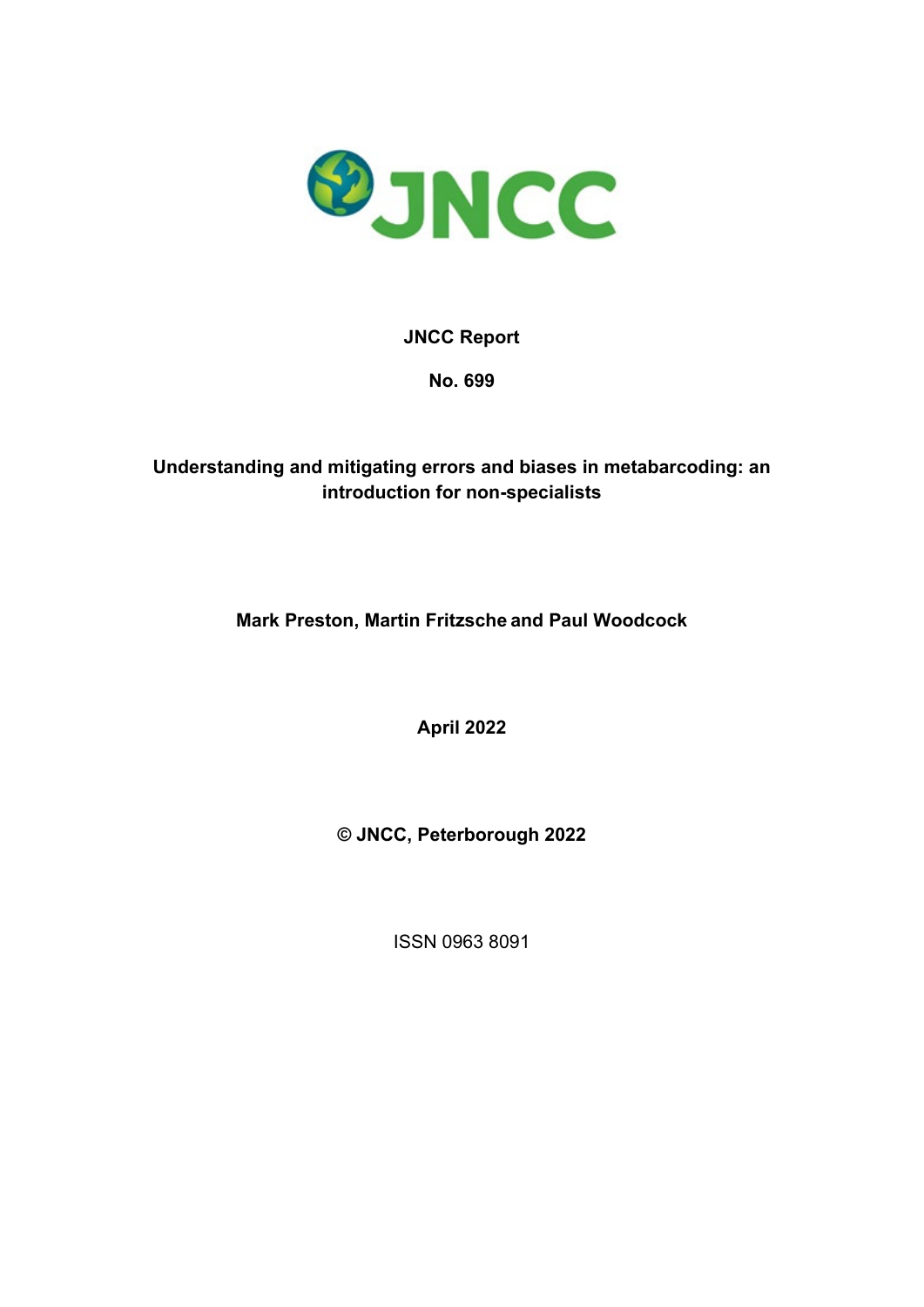### **For further information please contact:**

Joint Nature Conservation Committee Monkstone House City Road Peterborough PE1 1JY [www.jncc.gov.uk](http://www.jncc.gov.uk/)

### **This report should be cited as:**

Preston, M., Fritzsche, M. & Woodcock, P. 2022. Understanding and mitigating errors and biases in metabarcoding: an introduction for non-specialists. JNCC Report No. 699, JNCC, Peterborough, ISSN 0963-8091.

#### **Author affiliation:**

Mark Preston, Prismea Limited, Oxford, OX3 8SB Martin Fritzsche, National Institute for Biological Standards and Control, South Mimms, EN6 3QG Paul Woodcock, Joint Nature Conservation Committee, Peterborough, PE1 1JY

#### **JNCC EQA Statement:**

This report is compliant with the JNCC Evidence Quality Assurance Policy: https://jncc.gov.uk/about-jncc/corporate-information/evidence-quality-assurance/

#### **Acknowledgement:**

This project was led and funded by the Defra DNA Centre of Excellence, which aims to transform Defra Group science to support policy and delivery by sharing and demonstrating the wider potential of existing methods; enabling the rapid development and trialling of new DNA based method applications; providing a focal point for leadership in Defra, UK and across other Government Departments; and building shared capability including skills and facilities.

DNA COE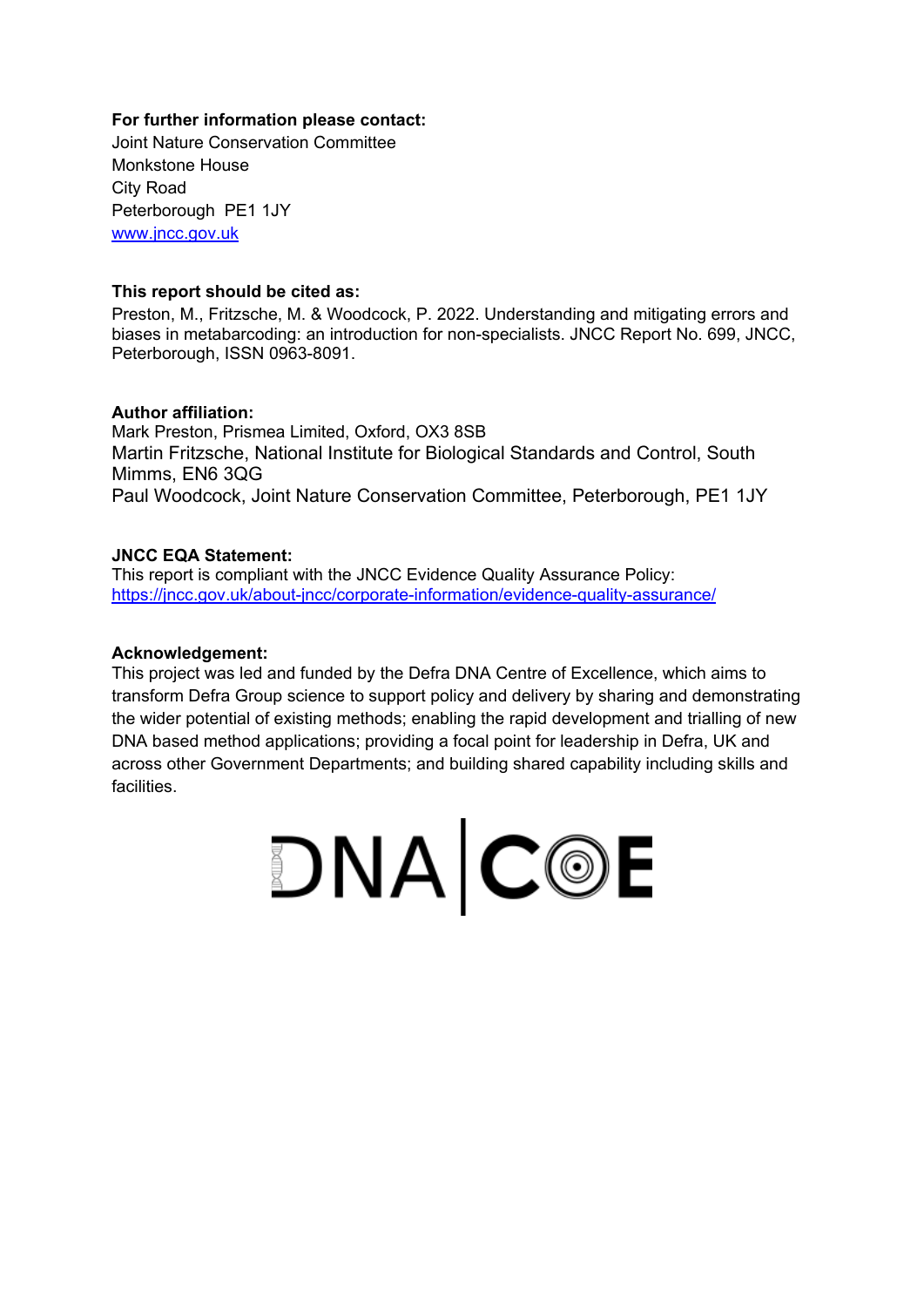# <span id="page-2-0"></span>**Summary**

DNA metabarcoding is a potentially powerful tool for increasing the breadth and efficiency of monitoring carried out by environmental public bodies. However, methods and data interpretation require skills across several fields, each with a diversity of complex and stillevolving methods. This has practical consequences for implementation by environmental public bodies, including **(i)** methods that would be suitable for routine monitoring may be adopted slowly or not at all, due to lack of confidence in results or difficulty in interpretation, and/or **(ii)** methods that are not suitable for the intended purpose may be used, due to lack of awareness of potential limitations.

To support non-experts in making more informed judgments on the development and interpretation of metabarcoding, we outline potential errors and biases that can occur, and how these can influence results. We also describe approaches to mitigation. The aim is not to critique metabarcoding or to evaluate it in relation to other options, and the report is not intended to provide non-specialists with the technical detail to design and carry out metabarcoding projects independently. Rather, we hope it will complement other resources in helping to give end-users a greater appreciation and awareness of potential problems and their mitigation.

Error and biases are discussed in terms of false positives (erroneous detection) and false negatives (erroneous non-detection), where and why these can arise in metabarcoding, and the potential impact on results. The following aspects of metabarcoding are covered: *Contamination* (excluding during initial collection in the field), *Degradation*, *PCR Amplification*, *Sequencing*, and *Bioinformatics*. We also stress that where differences in results between metabarcoding and more established methods occur, these do not necessarily mean an error in metabarcoding – discrepancies sometimes arise for other reasons (e.g. because the approaches sometimes sample communities in different ways, or because other methods also sometimes make mistakes).

We conclude by highlighting that many decisions in the implementation of metabarcoding can involve trade-offs. In particular, **(i)** actions to mitigate errors and biases tend to increase costs, and **(ii)** some mitigation strategies to reduce the risk of false positives can increase the risk of false negatives (and vice versa). The impact of false positives and false negatives for environmental public bodies will depend on the application, so it is not appropriate to provide prescriptive all-purpose recommendations. However, it is important to ensure clear and consistent communication between end-users of results and specialists so that the former appreciate potential limitations and the latter understand end-user uncertainties and requirements. This should occur throughout the process to guide study design, implementation, reporting and documenting results, and the final interpretation.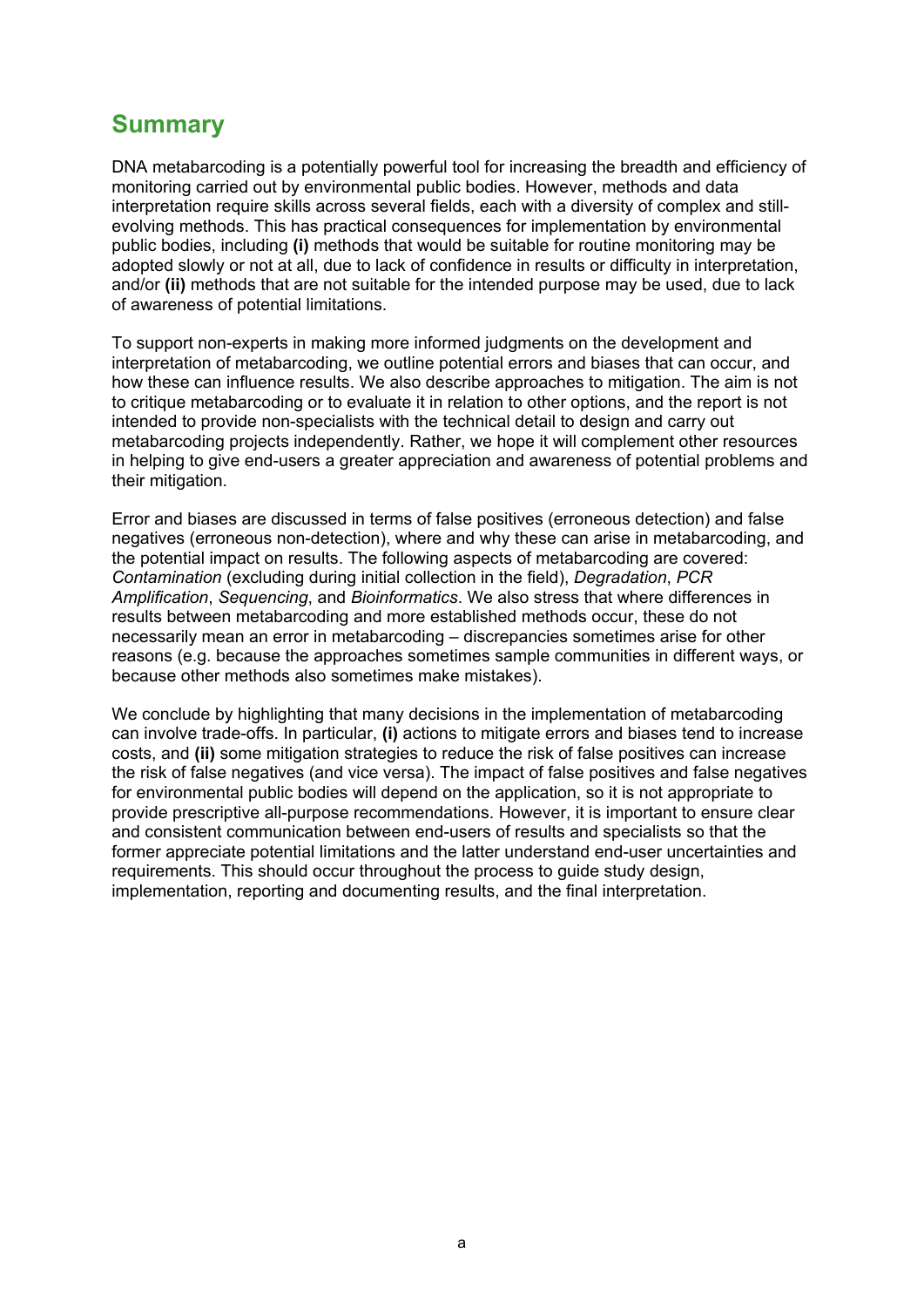# **Contents**

| <b>Summary</b>                         | a              |
|----------------------------------------|----------------|
| 1 Introduction                         | 1              |
| 2 Overview of Types of Error and Bias  | 1              |
| 2.1 Contamination                      | $\overline{7}$ |
| 2.2 Degradation                        | 9              |
| 2.3 PCR Amplification                  | 9              |
| 2.4 Sequencing                         | 12             |
| 2.5 Bioinformatics                     | 15             |
| 3 Different Methods, Different Results | 18             |
| <b>4 Conclusions</b>                   | 19             |
| <b>Acknowledgements</b>                | 20             |
| Glossary                               | 21             |
| <b>References</b>                      | 23             |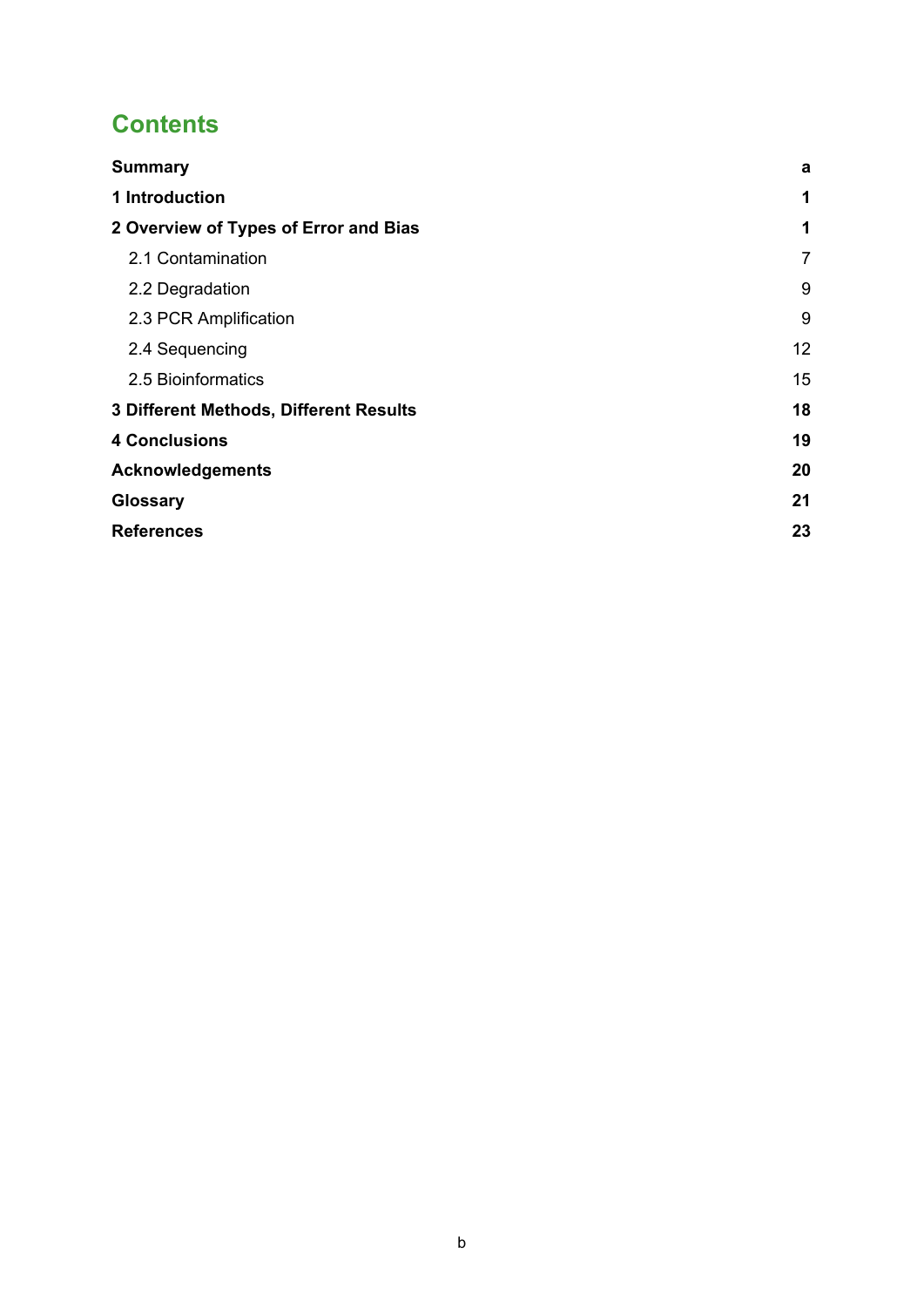### <span id="page-4-0"></span>**1 Introduction**

Metabarcoding is a potentially powerful tool that can increase the breadth and efficiency of monitoring carried out by environmental public bodies. It involves using interspecific variation in particular regions of the genome (barcodes) to distinguish between species, and so can allow the species composition of a sample to be determined. This can include organisms collected directly as well as species that have shed DNA into the sample (environmental DNA, or eDNA). However, metabarcoding methods and data interpretation require skills across several fields, including ecology, microbiology, molecular technology, advanced statistics, and computer science. In each of these fields there are many possible approaches, and methods are often complex and still evolving. This has practical consequences for implementation by environmental public bodies, including **(i)** methods that would be suitable for routine monitoring may be adopted slowly or not at all, due to a lack of confidence in results or difficulty in interpretation, and/or **(ii)** methods that are not suitable for the intended purpose may be used, due to lack of awareness of potential limitations.

To support non-expert users in making more informed judgments over applying metabarcoding methods and interpreting results, this report outlines potential errors and biases that can occur in metabarcoding, and how these can influence results. Broadly speaking, we view **errors** as randomness in measurements around the true value and **bias** as a systematic error that means a measurement is consistently too big or small. Sources of potential error and bias are presented in [Section 2](#page-4-1) for each aspect of the metabarcoding process. Problems introduced during study site selection and sampling are not expressly considered (see e.g. Deiner *et al.* 2017; Liu *et al.* 2019 for more information on these topics).

We also describe some common approaches to mitigating potential errors and bias, though note that these are covered in more technical depth elsewhere (e.g. Alberdi *et al.* 2018; Furlan *et al.* 2020). In addition, we stress that mitigation decisions need to reflect practical considerations such as the resources available and the required accuracy of results, and that habitat-specific factors may mean certain errors are more problematic for some applications than others. As these considerations will differ for every study, the importance of some of the suggested mitigations will depend on the intended use.

The aim of this report is to give non-specialists with some existing understanding of metabarcoding a greater appreciation and awareness of potential problems and their mitigation. It is *not* to critique metabarcoding or to evaluate it as a monitoring tool by comparing with other options (and we stress that other methods such as morphological identification can also make mistakes, meaning that the true answer is not always clear – see [Section 3\)](#page-21-0). The report is also not intended to give the level of technical detail needed for non-specialists to design and carry out metabarcoding projects independently. Rather, we hope that it is accessible to end-users and provides a complement to related documents funded by the Defra DNA Centre of Excellence (Jones *et al.* 2020a, b) and to other resources introducing metabarcoding to non-specialists (e.g. Haenfling *et al.* 2017; Barsoum *et al.* 2018; Bruce *et al.* 2021). Collectively, these can help environmental public bodies build up the level of expertise needed to more confidently adopt metabarcoding methods where appropriate.

# <span id="page-4-1"></span>**2 Overview of Types of Error and Bias**

As with all methods for identifying species in a sample, metabarcoding is imperfect and can result in incorrect identification or uncertainty about the presence or absence of a taxon. The two most important error types are: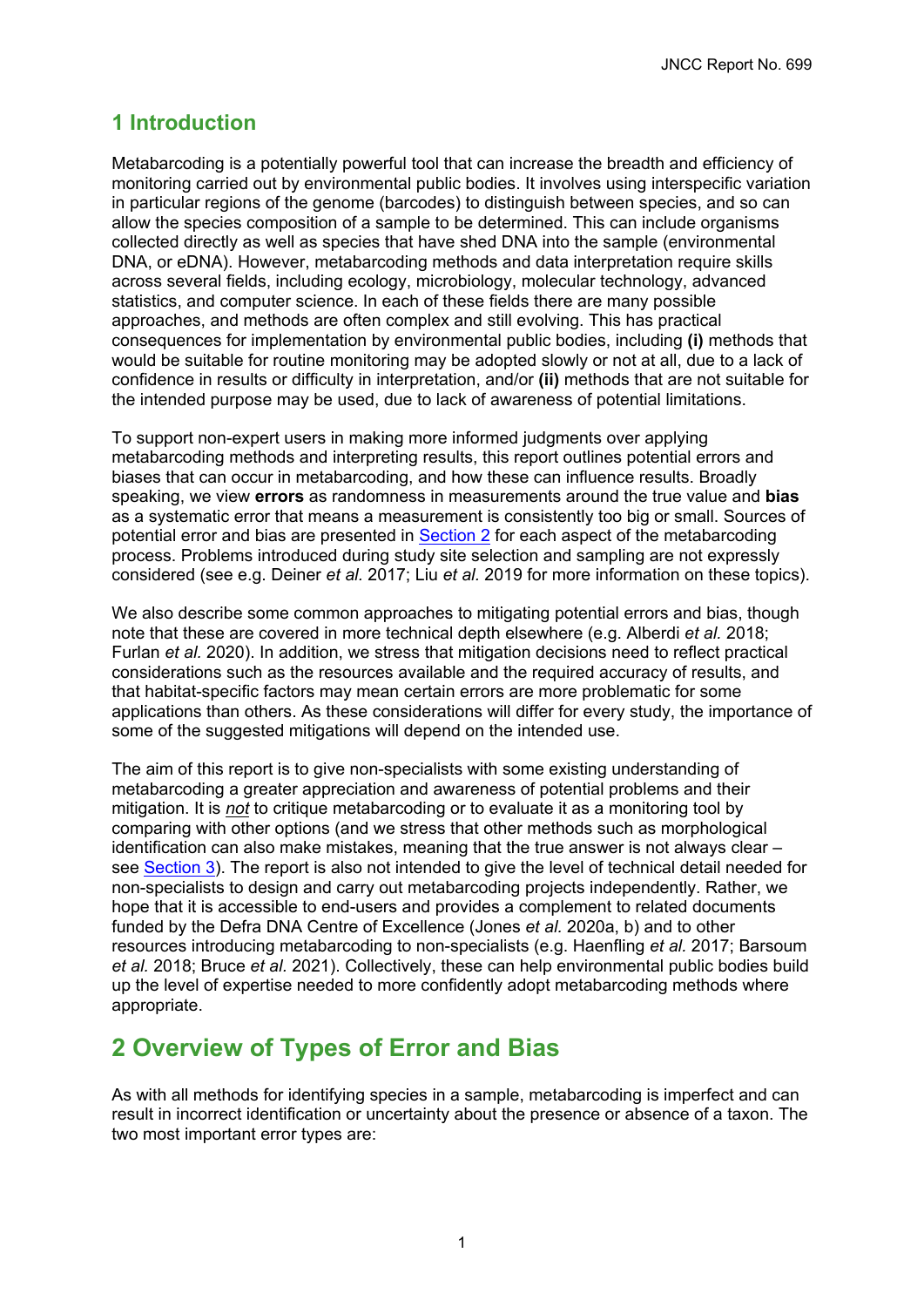- 1. **False negative: metabarcoding does not identify the taxon even though it is present in the sample**. This is similar to conventional identification that overlooks a taxon in a sample.
- 2. **False positive: metabarcoding identifies a taxon as being present in the sample when it is not.** This is similar to conventional identification that misidentifies a taxon in a sample or erroneously records it as being present for other reasons.

The error types are related, **and there is often a trade-off in which minimising the number of false-negatives can lead to an increase in false-positives**. Decisions on what to prioritise depend on the importance of different types of error for meeting the study objectives. For example, for a given monitoring application, is it more important:

- To survey an area with maximum completeness (low false negatives)? This might be required, e.g. for whole community assessments and detecting rare species.
- To minimise the chance of falsely detecting species that are not present (low false positive)? This is important where false positives would lead to costly action that is unnecessary (e.g. erroneous detection of a notifiable pest or disease resulting in movement bans or destruction of material).
- To achieve an estimate of species composition that most closely reflects the true picture (optimal balance of false positives and false negatives)?

Table 1 summarises potential errors in metabarcoding, grouped according to the stage in the methods at which they apply. This table can be used as an aid to experimental design. It can also support interpretation of results, especially those that present unexpected findings. For example, it might be informative to look at the approach to minimising false positives if the final results contain unexpected species or surprisingly high species richness.

The sections below provide more detail, beginning with an introductory explanation and categorisation of the different sources of errors and biases and the impact on results. Additional information and approaches to mitigation are then given. The structure broadly follows the general eDNA metabarcoding workflow steps and best practices described by Furlan *et al.* (2020), though our target audience is non-specialists and so we do not provide the same level of technical detail.

Two of the main methods of controlling for errors are **(i)** sufficient biological replicates (collection of repeat samples in the field) and technical replicates (repeat analyses on the same sample), and **(ii)** positive controls (samples known to contain target DNA) and negative controls (sample known to lack target DNA). These approaches are needed at the appropriate points, although note that avoiding/mitigating some errors also requires more specific solutions.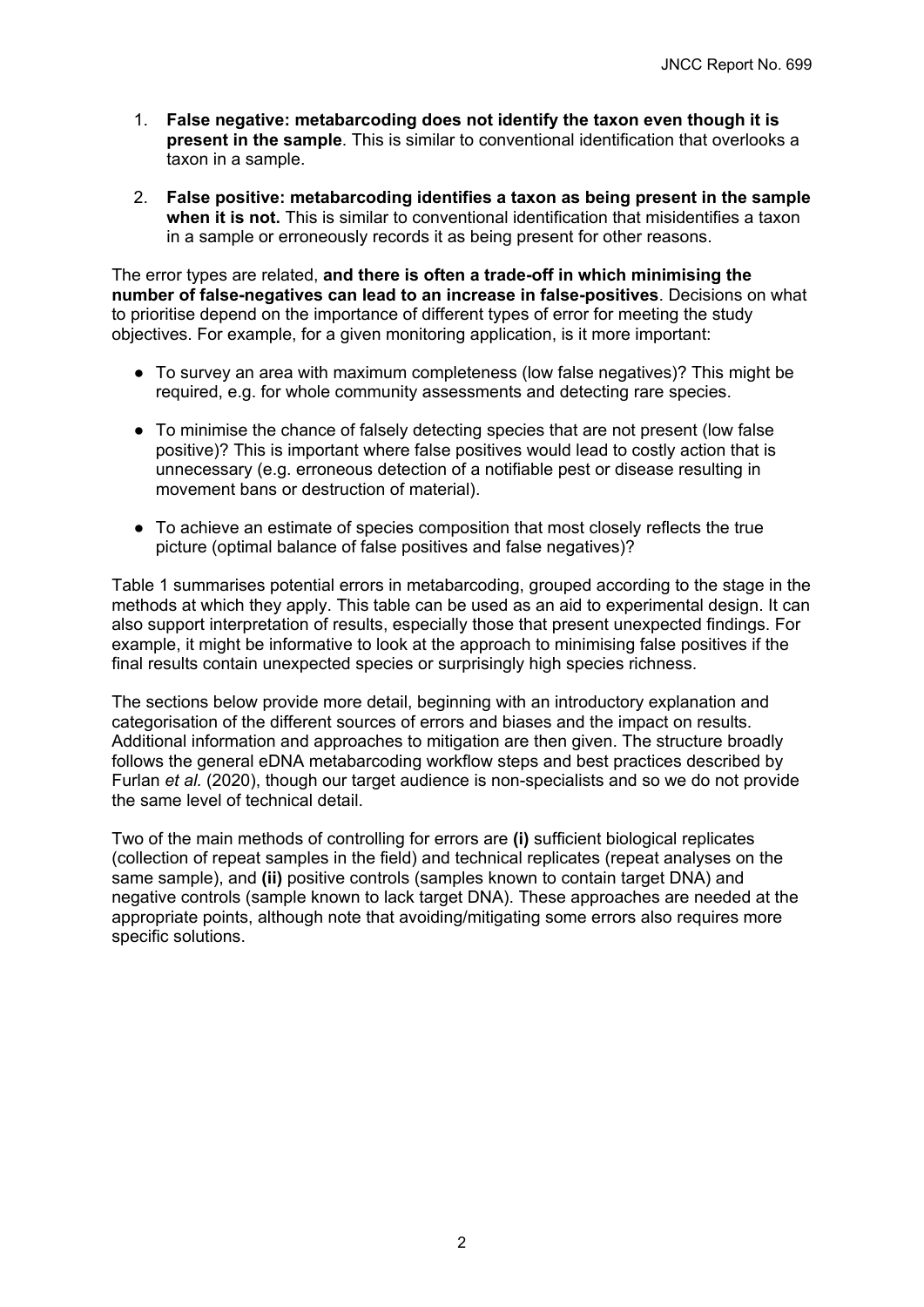**Table 1:** Summary of sources of potential error in metabarcoding. Sources of errors are classified into broad groups, and types of errors are categorised as False Positive (FP) or False Negative (FN). Errors resulting in false positives may lead to additional species being reported in a sample. Errors resulting in false negatives may lead to species being reported as absent from a sample when they are present. False positives and false negatives both cause the reported species composition of a sample to differ from the true picture. Some of the main approaches to mitigating errors are also shown. It will not necessarily be feasible or appropriate to implement every approach to mitigation in every circumstance – decisions should be informed by concern over the risk of false positives and false negatives given the intended application and the feasibility of the mitigation. Note that the table does not make a judgement on the magnitude or frequency of these errors or on the practicality of mitigation, because this depends on the application.

<span id="page-6-1"></span><span id="page-6-0"></span>

| <b>Error Group</b>   | <b>Error Source</b>                      | <b>Explanation</b>                                            | Error     | <b>Mitigation</b>                                                                                                                                                           |                                                                                                                                                                                             |
|----------------------|------------------------------------------|---------------------------------------------------------------|-----------|-----------------------------------------------------------------------------------------------------------------------------------------------------------------------------|---------------------------------------------------------------------------------------------------------------------------------------------------------------------------------------------|
|                      |                                          |                                                               |           | <b>Experimental design</b>                                                                                                                                                  | <b>Technical intervention</b>                                                                                                                                                               |
| <b>Contamination</b> | Cross-sample                             | Unintentional transfer of<br>DNA between samples              | Mainly FP | • Negative controls at<br>relevant steps<br>• Use dual and rotating<br>indexes                                                                                              | • Follow good lab practice<br>• Separate pre-and post-PCR<br>• Laboratory decontamination                                                                                                   |
|                      | Environment                              | Incorporation of DNA<br>from lab sources into<br>samples      | Mainly FP | As above                                                                                                                                                                    | • Laboratory decontamination<br>• Protective laboratory gear                                                                                                                                |
|                      | <b>Consumables</b>                       | Incorporation of DNA<br>from labware/reagents<br>into samples | <b>FP</b> | • Replicates using<br>consumables from different<br>manufacturers                                                                                                           | $\bullet$ Decontaminate<br>consumables                                                                                                                                                      |
| <b>Degradation</b>   | Sample collection and<br>storage methods | Reduction in the<br>amount of usable DNA<br>in the sample     | <b>FN</b> | • Tight time scheduling of<br>DNA collection, transport,<br>storage, and processing<br>• Positive controls<br>• Knowledge of degradation<br>rate in sampling<br>environment | • Optimised storage $-$ e.g.<br>low temperatures on arrival<br>at lab (and ideally after<br>collection in the field), use<br>of high purity ethanol, liquid<br>nitrogen or suitable buffers |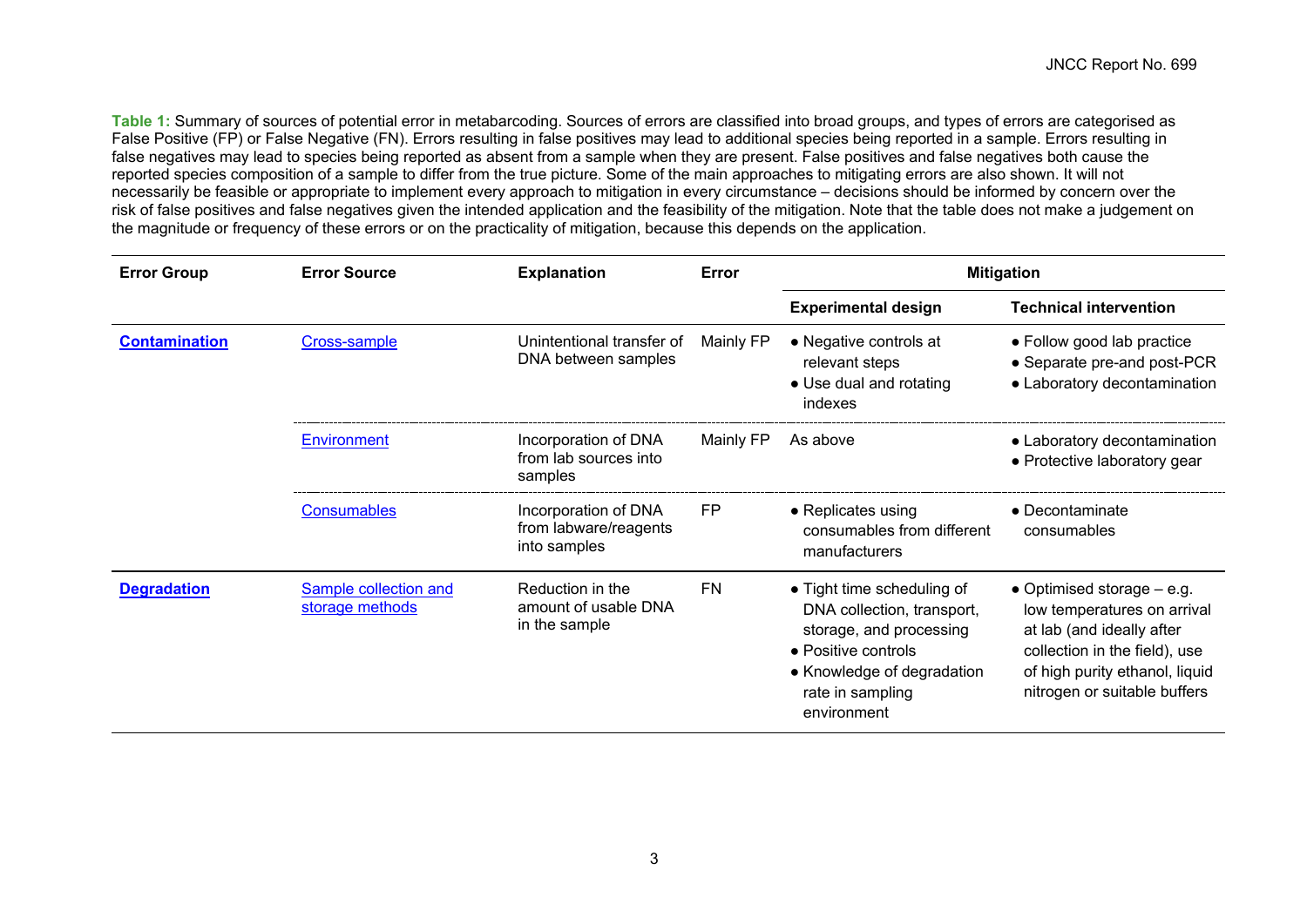<span id="page-7-1"></span><span id="page-7-0"></span>

| <b>Error Group</b>       | <b>Error Source</b>                                        | <b>Explanation</b>                                                                                                              | Error     | <b>Mitigation</b>                                                                                                                                            |                                                                                            |  |
|--------------------------|------------------------------------------------------------|---------------------------------------------------------------------------------------------------------------------------------|-----------|--------------------------------------------------------------------------------------------------------------------------------------------------------------|--------------------------------------------------------------------------------------------|--|
|                          |                                                            |                                                                                                                                 |           | <b>Experimental design</b>                                                                                                                                   | <b>Technical intervention</b>                                                              |  |
| <b>PCR</b> amplification | <b>Inhibition</b>                                          | Chemicals and<br>enzymes that inhibit<br>PCR, reducing the DNA<br>available for sequencing                                      | <b>FN</b> | • Positive controls                                                                                                                                          | • Inhibitor neutralisation<br>• Use inhibitor resistant PCR<br>kits                        |  |
|                          | <b>Unequal amplification</b>                               | Production of more<br>copies of the barcode<br>region for some species<br>than others, due to<br>species-specific PCR<br>biases | <b>FN</b> | • Use taxon-specific primers<br>• Replicates using different<br>primers<br>• Positive controls                                                               | • Reduce the number of PCR<br>cycles                                                       |  |
|                          | <b>Biomass differences and</b><br>non-target amplification | Reduced ability to<br>detect organisms that<br>contribute a small<br>proportion of the DNA in<br>a sample                       | <b>FN</b> | • Size sorting of organisms<br>• Only use part of larger<br>organisms (e.g. insect<br>appendages)<br>• Use taxon-specific primers                            | • Increase sequencing depth                                                                |  |
|                          | <b>PCR</b> errors                                          | PCR does not always<br>create exact copies of<br>the barcode region                                                             | FP or FN  | • Identify if barcode contains<br>hard-to-amplify genomic<br>areas<br>• Only accept species if<br>detected in a certain<br>number of technical<br>replicates | • Use high-fidelity PCR<br>enzymes<br>• Reduce PCR cycles and<br>length of elongation step |  |
| <b>Sequencing</b>        | <b>Sequencing error</b>                                    | DNA bases are read<br>incorrectly by the<br>sequencer, giving an<br>incorrect sequence                                          | FP or FN  | • Suitable thresholds for<br>assigning sequences to<br>species                                                                                               | • Monitor sequencing error<br>profile provided by the<br>sequencer                         |  |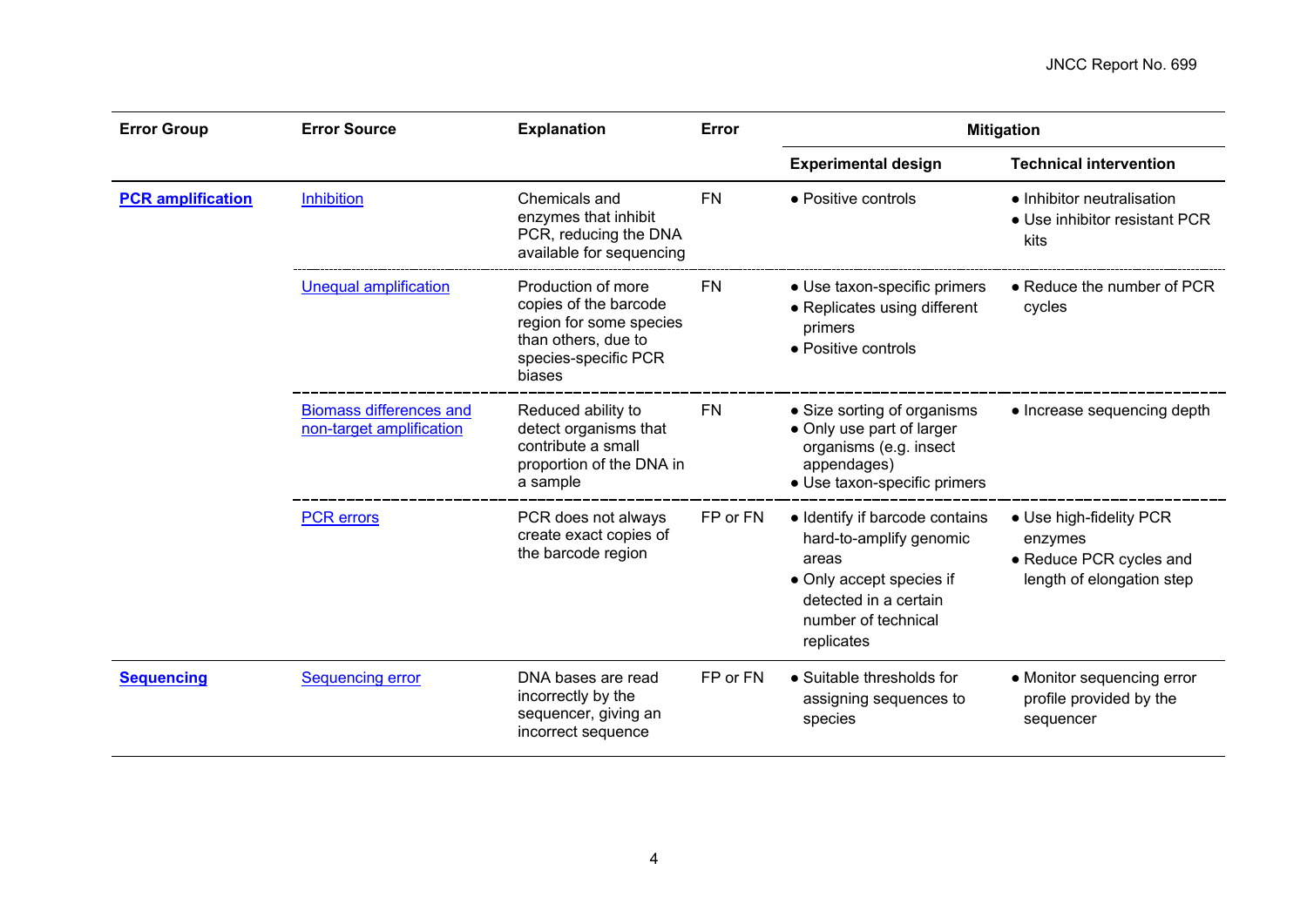<span id="page-8-0"></span>

| <b>Error Group</b>         | <b>Error Source</b>                 | <b>Explanation</b>                                                                                                    | Error     |                                                                            | <b>Mitigation</b>                                                                                                             |
|----------------------------|-------------------------------------|-----------------------------------------------------------------------------------------------------------------------|-----------|----------------------------------------------------------------------------|-------------------------------------------------------------------------------------------------------------------------------|
|                            |                                     |                                                                                                                       |           | <b>Experimental design</b>                                                 | <b>Technical intervention</b>                                                                                                 |
| <b>Sequencing (contd.)</b> | <b>Sequencing failure</b>           | <b>Technical problems</b><br>cause the sequencing<br>run to fail                                                      | <b>FN</b> | • Trained personnel<br>• Monitoring of sequencer<br>performance            | • Ensure sufficient sequence<br>complexity                                                                                    |
|                            | Index misassignment                 | Indexes associate<br>sequences with<br>samples.<br>Misassignment can lead<br>to mixing of sample<br>data              | FP or FN  | • Negative controls<br>• Quantify unknown barcode<br>combinations          | • Unique dual indexes<br>• Use correct library storage<br>• Remove free adapters                                              |
| <b>Bioinformatics</b>      | Unsuitable read length              | Short read lengths may<br>match to more species<br>- longer reads give<br>more unique and<br>confident identification | <b>FP</b> |                                                                            | • Use overlapping paired<br>reads<br>• Use mechanical shearing<br>with bioinformatic<br>processing to produce<br>longer reads |
|                            | Inadequate read depth               | Low number of reads<br>covering DNA section of<br>interest reduces<br>detection of species<br>with low abundance      | <b>FN</b> | • Saturation studies to<br>determine optimum read<br>depth                 |                                                                                                                               |
|                            | <b>Quality control and trimming</b> | <b>Bioinformatic</b><br>processing to remove<br>low quality data                                                      | <b>FP</b> | • Appropriate use of quality<br>control (QC) software<br>• Full QC reports | • More stringent parameters<br>for removing sequences<br>with errors                                                          |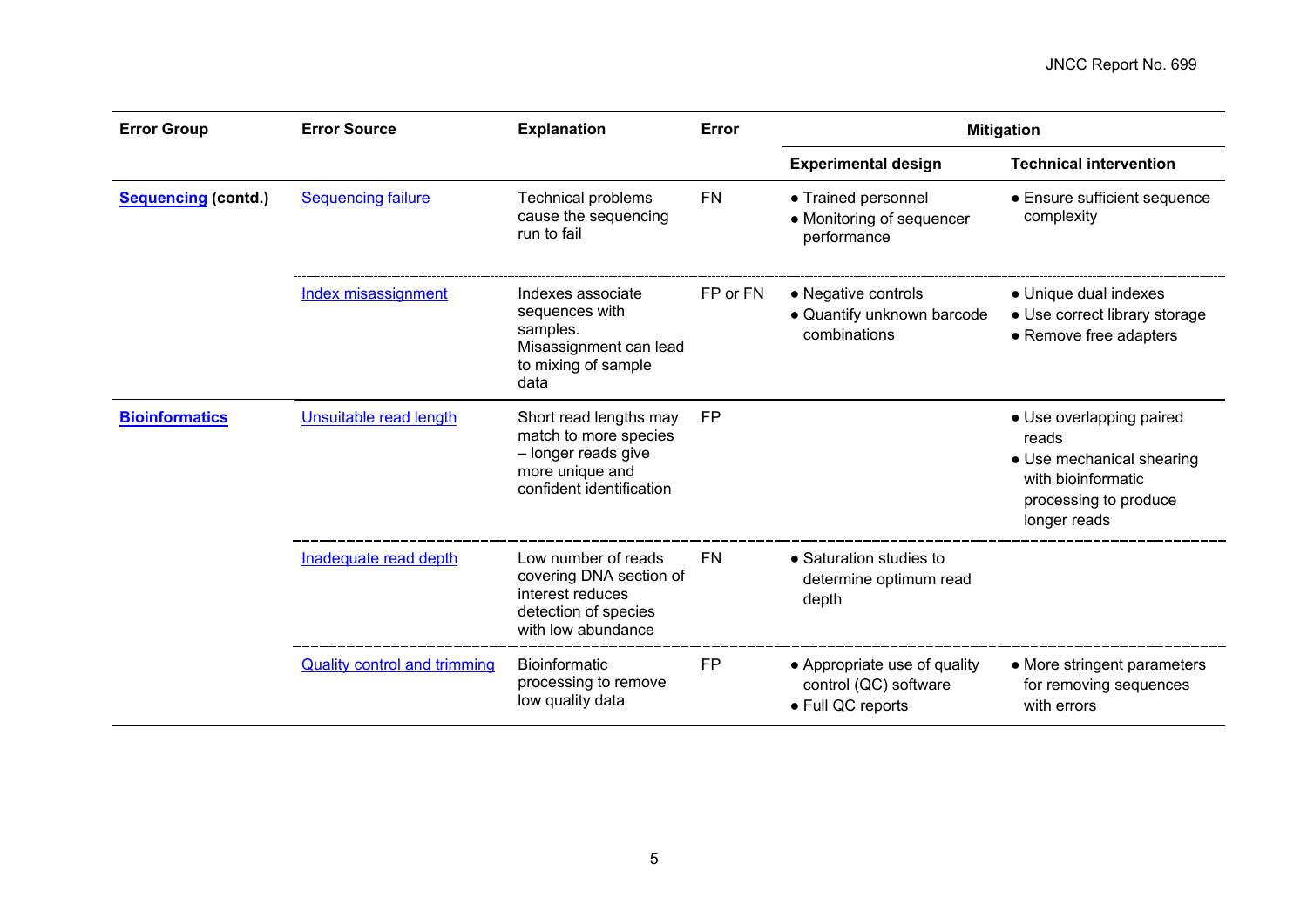| <b>Error Group</b>                | <b>Error Source</b>                                              | <b>Explanation</b>                                                                                                                                                    | Error    | <b>Mitigation</b>                                                                                                                              |                                                                                                                                |
|-----------------------------------|------------------------------------------------------------------|-----------------------------------------------------------------------------------------------------------------------------------------------------------------------|----------|------------------------------------------------------------------------------------------------------------------------------------------------|--------------------------------------------------------------------------------------------------------------------------------|
|                                   |                                                                  |                                                                                                                                                                       |          | <b>Experimental design</b>                                                                                                                     | <b>Technical intervention</b>                                                                                                  |
| <b>Bioinformatics</b><br>(contd.) | Incorrect identification of<br>sequences                         | Sequences are<br>assigned to the wrong<br>species (or genus)                                                                                                          | FP or FN | • Use methods that require<br>more accuracy (ASV over<br>OTU – see Section 2.5.4) if<br>samples allow                                          | • Test software on data (or<br>simulated data) with known<br>outputs<br>• Test parameters using<br>saturation and thresholding |
|                                   | Unsuitable bioinformatics<br>software, or changes in<br>approach | Using the wrong<br>software, or<br>inappropriate<br>parameters, can give<br>incorrect results.<br>Changing software or<br>parameters can also<br>affect comparability | FP or FN | • Use software designed for<br>the specific experiment<br>• Include positive control<br>data<br>• Ensure methods fully<br>documented in report | • Test software on data (or<br>simulated data) with known<br>outputs                                                           |
|                                   | Inaccurate or incomplete<br>databases                            | Sequences can only be<br>correctly assigned to a<br>species when there is a<br>correct match with the<br>sequence in the<br>barcode database.                         | FP or FN | • Identify database with<br>sufficient data on<br>species/taxa of interest                                                                     | • Use larger and/or higher<br>quality (curated) databases                                                                      |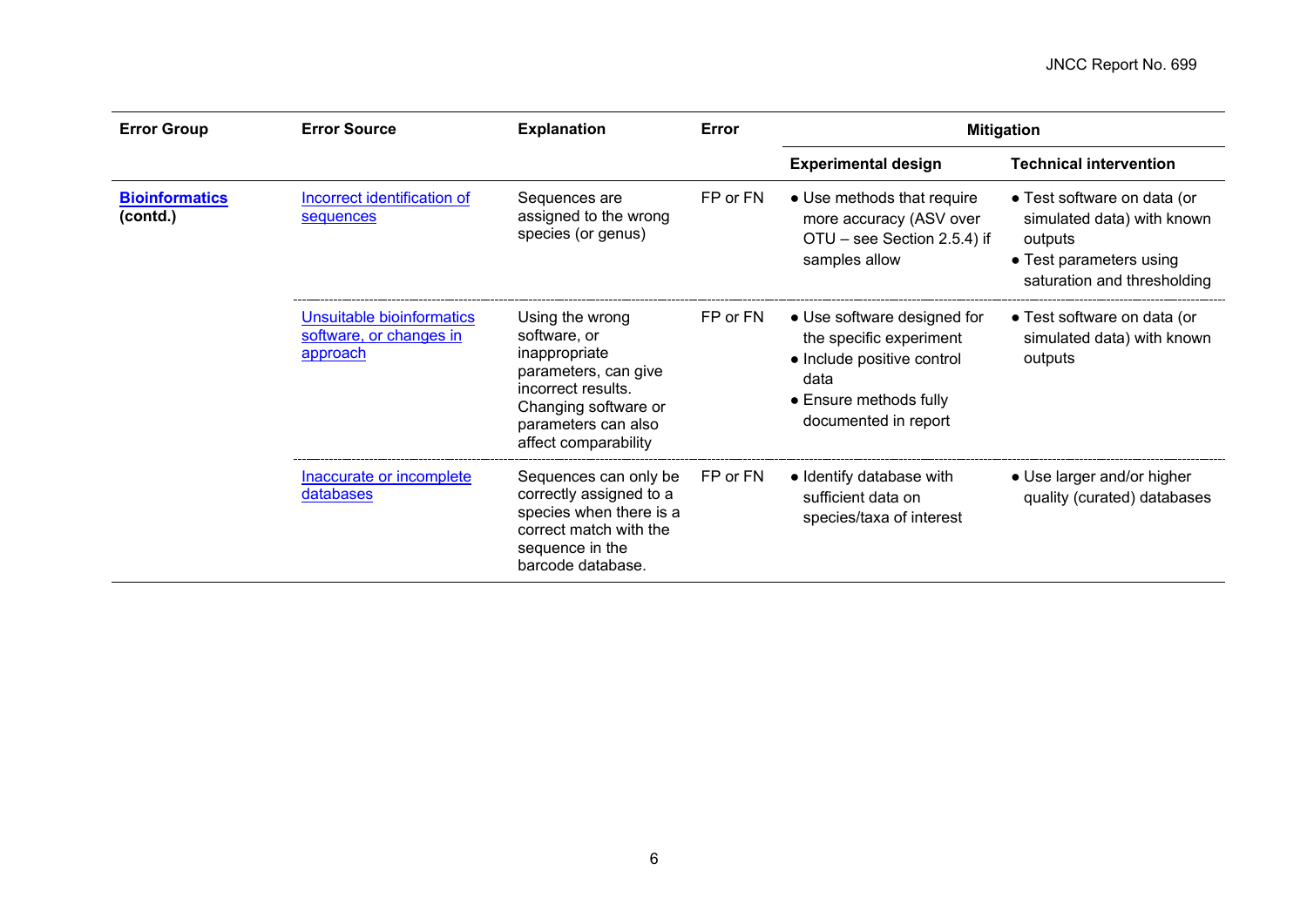### <span id="page-10-1"></span><span id="page-10-0"></span>**2.1 Contamination**

This section considers contamination in relation to '*the introduction of DNA into the sample after it has been collected*'. For discussions of contamination in sample collection see e.g. Goldberg *et al.* (2016); Liu *et al.* (2019); Furlan *et al.* (2020); Sepulveda *et al.* (2020). Contamination mainly results in false-positive errors, but in extreme cases can lead to falsenegatives, e.g. when a real signal of a rare taxon is drowned out or suppressed by contamination from species that were not present in the sample when it was collected (also see [Section 2.3.3\)](#page-14-1). Sources of contaminating DNA can be other samples processed in the same laboratory [\(sample cross-contamination\)](#page-10-3), the laboratory itself (environmental [contamination\)](#page-11-2) or the labware and reagents used to conduct the experiment [\(consumable](#page-11-3)[derived contamination\)](#page-11-3). The risk of contamination is increased because modern metabarcoding protocols can detect very low DNA concentrations, making it more difficult to distinguish between real signals and noise.

<span id="page-10-2"></span>An effective way to detect all types of contamination is to use *negative controls* that are free of input material but otherwise identical to real samples – i.e. containing the same buffers and reagents (ideally from the same batches or lots) and processed identically. Ideally, negative controls should be included at all laboratory steps because this allows contamination at each stage to be evaluated. Technical replicates are also important in understanding contamination. A technical replicate is defined as '*the repeated and independent measurement of the same biological sample*'. Comparing technical replicates can show how much random variation is introduced through laboratory protocols and analysis methods. In metabarcoding, the number of false positives arising from contamination can be reduced by only accepting species that are detected in multiple technical replicates. However, this must be balanced against the potential increased risk of false negatives for taxa with low abundance, and the greater cost of analysing more replicates.

### [Back to Table 1](#page-6-0)

### <span id="page-10-3"></span>**2.1.1 Sample Cross-contamination**

Cross-contamination is the unintentional transfer of DNA between samples and can occur in the field and in the laboratory. We focus on laboratory practices – see the references given in Section 2.1 for information on cross-contamination in sample collection. Crosscontamination between samples in the same study will tend to result in the same species being erroneously detected in additional samples, and so may inflate species richness within samples and/or lead to more similar species composition between samples. Contamination risks could therefore be an important consideration if interpreting results that unexpectedly show these patterns.

Cross-contamination in the laboratory can occur particularly if metabarcoding is being conducted continuously. This is because metabarcoding relies on the Polymerase Chain Reaction (PCR) to produce many copies of DNA barcode regions. The set of DNA barcodes used in this process is very limited and so without precautions, PCR products will accumulate in the laboratory environment and contaminate reagents and samples.

To reduce the risk of cross-contamination in the laboratory, it is crucial to physically separate laboratory areas where DNA of low concentration (pre-PCR) is handled from areas where high concentrations (post-PCR) are handled (Furlan *et al.* 2020). Equipment (e.g. centrifuges or pipettes), supplies (e.g. pens and notebooks), and protective gear (e.g. gloves and lab coats) must not travel between these areas without being decontaminated. All surfaces and equipment must be regularly decontaminated to keep environmental concentrations of potentially contaminating DNA to a minimum (Jones *et al.* 2020b). Wiping with diluted bleach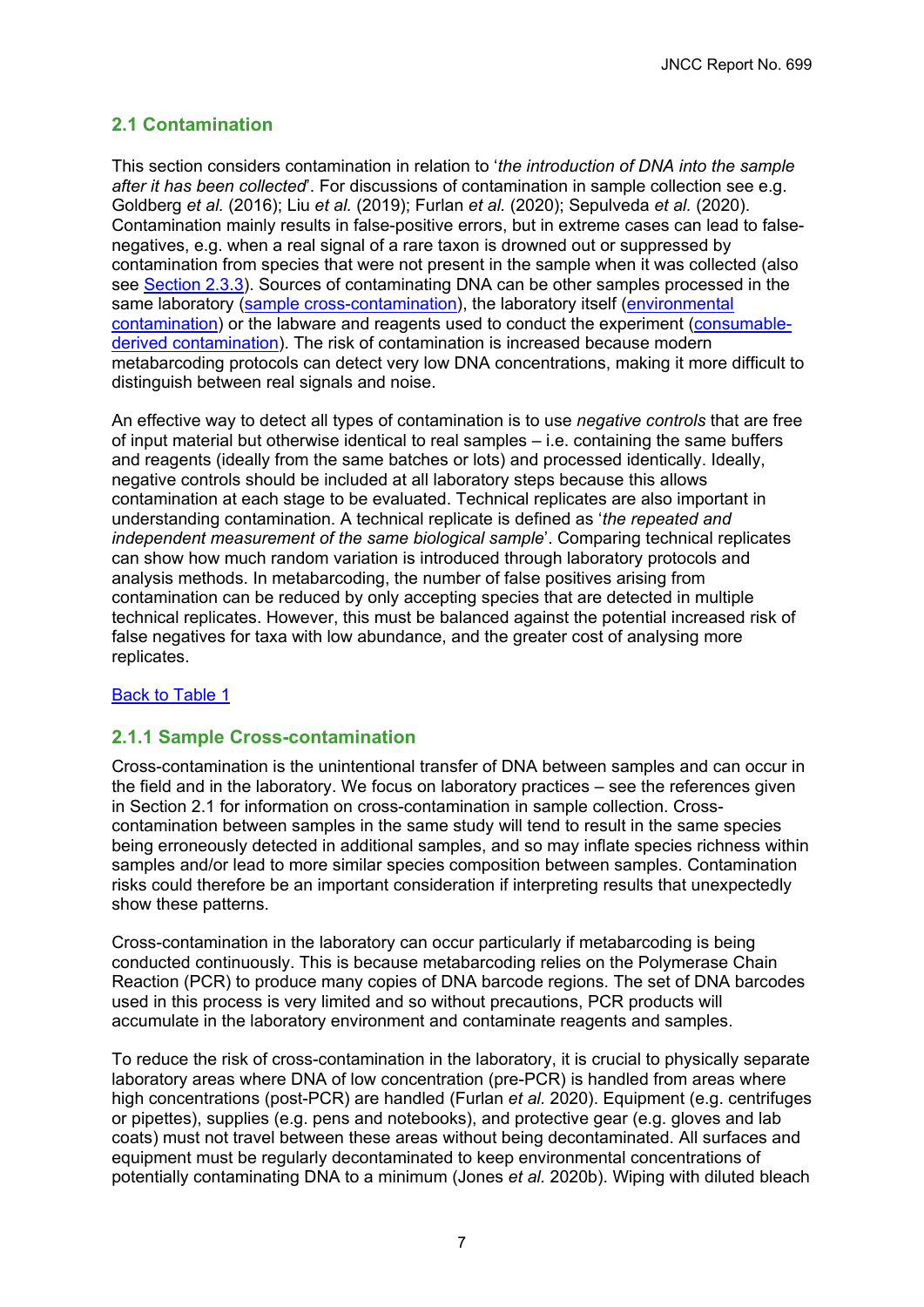is highly effective for this purpose (Champlot *et al.* 2010). For sensitive equipment, noncorrosive commercial reagents such as DNA AWAY (Thermo Fisher) or DNA-Erase (VWR) can be used. Irradiation with UV light and γ-radiation can also be effective for decontaminating surfaces and reagents but may be harder to implement because it depends on the distance to the UV source and because it can damage plasticware and is a health hazard.

<span id="page-11-0"></span>To reduce the risk of DNA-containing aerosols forming in the laboratory, filtered pipette tips are recommended for all metabarcoding protocol steps. Samples should also be handled in laminar flow cabinets equipped with HEPA filters and UV sterilisation lights until indexing<sup>[1](#page-11-4)</sup> of the NGS library preparation protocol has been completed. Rotating the set of indexes between experiments is recommended (see [Index Misassignment\)](#page-17-2).

Cross-contamination can also occur due to experimenter mistakes such as accidentally pipetting into the wrong tube or well, potentially leading to both false-positive and falsenegative errors. Good laboratory practice (e.g. clear labelling and protocols, experienced staff) and/or automated liquid handling platforms can help reduce this risk. In recent years, comparatively cheap (e.g. Opentrons OT-2) and small-footprint (e.g. Andrew Alliance Andrew+) systems have lowered the entry barrier for small laboratories to automate experimental workflows. More advanced systems (e.g. Hamilton Vantage) offer the additional benefits of complete audit trails for sample tracking and protocol execution (individual pipetting steps, heating, cooling, shaking, etc.) and thereby improve reproducibility.

### <span id="page-11-1"></span>[Back to Table 1](#page-6-0)

### <span id="page-11-2"></span>**2.1.2 Environmental Contamination**

Environmental contamination is defined here as the unintentional incorporation of DNA into samples from sources present in the laboratory (e.g. microorganisms, arthropods, fungi, rodents, etc.). Sometimes contamination from these organisms may be obvious in results (e.g. species reported that could not feasibly have been part of the original sample) but sometimes less so (e.g. if laboratory organisms are also potentially present in the sampling location).

Environmental contamination can be avoided by using sterile and DNA-free protective equipment. The correct use of this equipment, as well as washing and replacement routines, should be specified in the relevant Standard Operating Procedures (SOPs). Many of the measures described above for avoiding sample cross-contamination also apply to environmental contamination – e.g. rigorous cleaning and decontamination, biosafety cabinets.

### [Back to Table 1](#page-6-0)

### <span id="page-11-3"></span>**2.1.3 Consumable-derived Contamination**

Contamination of labware or reagents used in metabarcoding can occur during the manufacturing process. This can be difficult to avoid – DNA from humans, bacteria, and domestic animals has been detected in reagents used in DNA extraction and PCR (Champlot *et al.* 2010) and natural and artificial plasmid DNA has been identified in reagents used for various molecular biology applications (Wally *et al.* 2019). Decontaminating reagents and consumables is challenging because it risks decreasing the performance of the metabarcoding protocol and thereby introducing new errors and biases. Treatment of

<span id="page-11-4"></span><sup>1</sup> Indexing involves adding a unique sequence of nucleotides to each sample. These allow samples to be pooled for sequencing and then separated back to the appropriate sample. Also see [Index Misassignment](#page-17-2)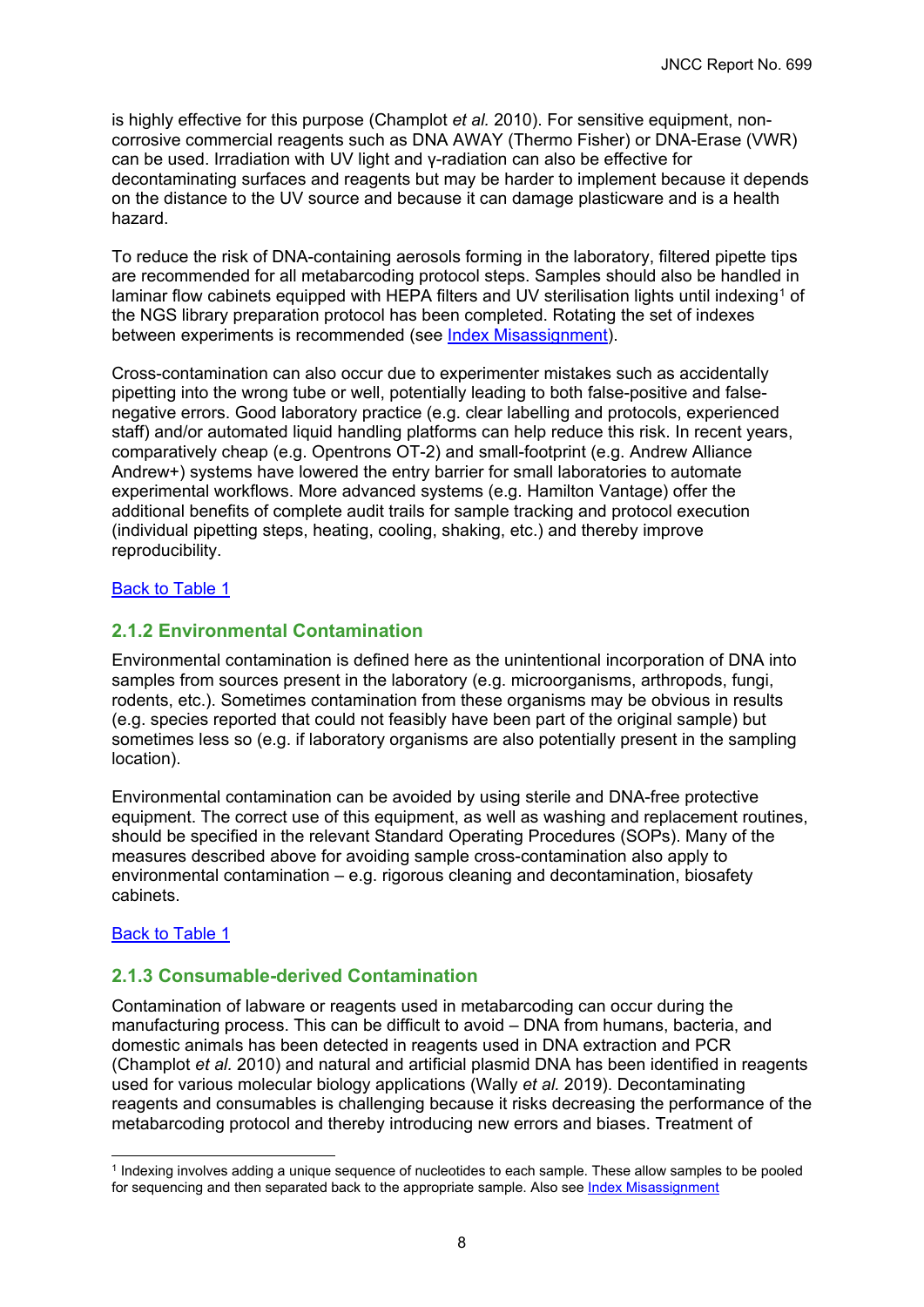<span id="page-12-2"></span>reagents with UV- and γ-irradiation, various chemicals, and autoclaving are options but can vary in decontamination effectiveness or impair metabarcoding performance (Champlot *et al.* 2010). However, using negative controls – and, if necessary, testing a range of different products – can help to identify contaminated consumables and reagents.

### [Back to Table 1](#page-6-0)

### <span id="page-12-0"></span>**2.2 Degradation**

Under ideal conditions such as permafrost, DNA can survive for millions of years (van der Valk *et al.* 2021). However, the stability of DNA is affected by abiotic (e.g. pH, UV radiation, temperature) and biological (DNA-degrading organisms) factors that can reduce DNA persistence to days-weeks (Strickler *et al.* 2015; Collins *et al.* 2018; Harrison *et al.* 2019). In the absence of preservatives, degradation affects both eDNA and DNA within organisms that are sampled directly. Degraded DNA is less likely to be detected by metabarcoding, and so DNA degradation can cause false negatives. Minimising degradation risk can be particularly important if detecting species at low abundance (e.g. rare species, invasive species at the early stages of establishing). Similarly, the approach to accounting for degradation risk should be investigated if interpreting samples with unexpectedly low species richness or species absences.

<span id="page-12-3"></span>Consulting literature to understand DNA degradation rates in the sampled environment is strongly recommended during the experimental design stage. False negatives induced by degradation can also be distinguished from other explanations by using positive controls – these contain DNA from species known to be present at the survey site and so are expected to give a positive result. To reduce the risk of degradation, it is important to plan sample collection, transport, and processing to minimise exposure to adverse environmental conditions as far as possible.

To prevent further degradation after collection and extraction, ideally the DNA would be either processed immediately or stored in ethanol or optimised buffers and at -20°C or in liquid nitrogen. Where this is not realistic for logistical or cost reasons, less stringent methods can still give good results if applied in the right way, and with positive controls (Jones *et al.* 2020b; Bruce *et al.* 2021). For highly diluted DNA, specialised plastic storage tubes with reduced sample-to-surface binding (e.g. Eppendorf LoBind) are recommended. Focusing analyses on DNA that is present in multiple copies per cell (e.g. DNA from organelles such as mitochondria) can also help mitigate degradation and increase the chances of detecting species in degraded samples.

### [Back to Table 1](#page-6-1)

### <span id="page-12-1"></span>**2.3 PCR Amplification**

The amount of DNA extracted from organisms or from the environment is usually too low for direct detection by Next Generation Sequencing (NGS). Therefore, classical metabarcoding protocols rely on copying (or amplifying) the genomic regions (barcodes) by Polymerase Chain Reaction (PCR). The ability of PCR to generate billions of copies of a single molecule (also called amplicons) makes it a very sensitive technique but also a major potential source of several types of error and bias. These include *[PCR inhibition](#page-13-2)* and *[unequal amplification](#page-13-3)*, as well as [non-target amplification and differences in initial biomass](#page-14-1) (each of which can result in false negatives) and *PCR errors* (which can cause false positives or false negatives) as described below.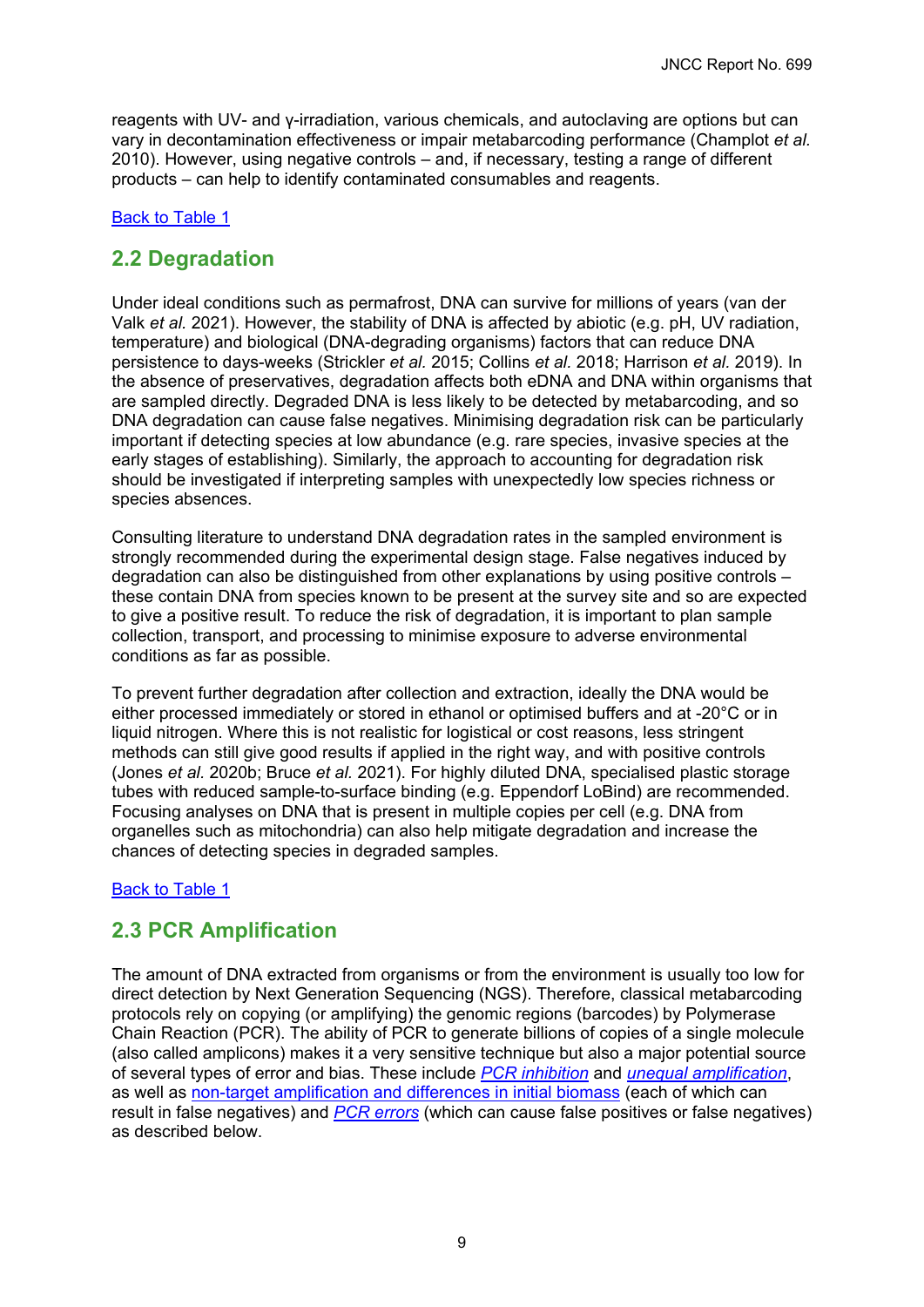<span id="page-13-0"></span>Note that PCR-free protocols for metabarcoding have been developed, such as ultra-deep sequencing (Zhou *et al.* 2013) and physical enrichment of mitochondrial DNA (Macher *et al.* 2018). These eliminate PCR biases but may be more costly (e.g. Zaiko *et al.* 2018), and therefore amplicon-based protocols that use PCR are still most commonly used.

### [Back to Table 1](#page-7-0)

### <span id="page-13-2"></span>**2.3.1 Inhibitors**

Chemicals and enzymes that inhibit PCR can lead to false-negative errors. Environmental samples from different sources (e.g. soil, water, air, physical specimens) vary widely in the level and type of inhibitors present. It is therefore important to consider the risk of inhibition during experimental design. The approach to accounting for inhibition should also be investigated if interpreting samples with unexpectedly low species richness or species absences, or from environments that are likely to contain a high concentration of inhibitors.

<span id="page-13-1"></span>The effects of inhibition can be assessed in experimental design using positive controls that contain well-defined amounts of DNA. These are either added to the sample ("spike-in control") or processed and analysed in parallel to the real samples ("run control"). Positive controls can be introduced at different points during the metabarcoding protocol and allow the performance of the whole process (or individual steps) to be assessed by comparing the DNA quantity in the control with the expectation given the amount of control DNA added. If performance is poorer than expected, possible causes such as inhibitors should be investigated.

While positive controls can detect the presence of inhibitors, they do not remove the effects. Where inhibitors are likely to be a problem, specific methods and inhibitor-resistant PCR kits can be used if the improvements justify the additional costs of these kits. Modern PCR formulations contain improved polymerases and additives such as betaine and Triton X-100 that increase the resistance to inhibitors, although high concentrations of chemicals (e.g. phenol) and enzymes (e.g. proteases) are still problematic. Specialised literature can help choose appropriate methods to remove or neutralise the specific inhibitors (Schrader *et al.* 2012; Majaneva *et al.* 2018). Note also that some preservatives commonly used as fixatives for specimens, such as formaldehyde, are potent inhibitors and should be avoided for metabarcoding studies.

### [Back to Table 1](#page-7-0)

### <span id="page-13-3"></span>**2.3.2 Unequal Amplification**

Unequal amplification arises because PCR can favour copying DNA for some species over others, and so can bias results. Amplification is the production of many copies of a barcode region, which occurs in PCR through a series of cycles. The efficiency with which PCR amplifies barcodes is species-specific (Elbrecht & Leese 2015). This means that for the same amount of input DNA, PCR may result in more copies of the barcode region for some species than others. Unequal amplification (or uniformly low amplification efficiency) can lead to false negatives, particularly for species at low abundance. It also impairs assessments of the abundance of different taxa in a sample, since the same starting biomass can result in different quantities of DNA following PCR.

The choice of primers is of great importance for amplification, and consequently for metabarcoding studies in general. Primers are short single strands of DNA bases designed to bind (anneal) to the target DNA during PCR and facilitate amplification of the target sequence (the barcode). Imperfect primer binding to DNA from a given species can result in low amplification efficiencies and therefore lead to false-negative errors.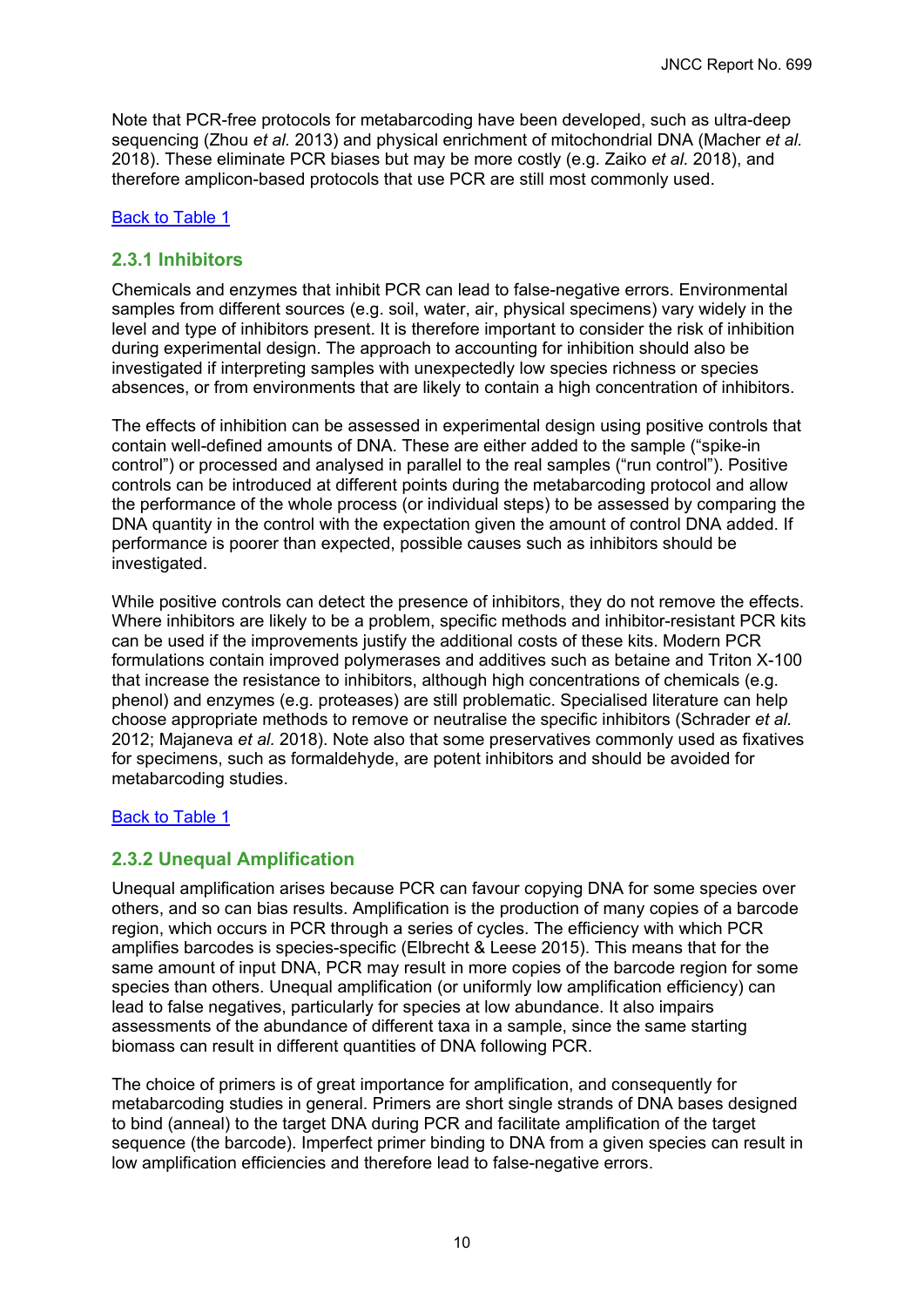<span id="page-14-0"></span>Although the majority of metabarcoding studies use a standard set of genes such as cytochrome c oxidase subunit I (COI) or 16S rRNA as barcodes, the optimal design of primers to amplify these barcodes is still an active field of research. The risk of problems with unequal amplification can be reduced if the taxonomic focus can be clearly defined during experimental design and taxa-specific primers are then used (e.g. Gibson *et al.* 2014). If no clear guidance exists, replicated analysis of the same sample with different primer pairs allows the effect of the choice of primers to be quantified. The impact of unequal amplification will increase with the number of PCR cycles used to create copies of the barcode region: lowering the number of cycles can therefore limit the differences between species (but can increase the risk of false negatives – also see PCR errors).

### [Back to Table 1](#page-7-0)

### <span id="page-14-1"></span>**2.3.3 Biomass Differences and Non-target Amplification**

In addition to species-specific differences in amplification, the performance of PCR depends on the amount of input DNA. Because PCR is a stochastic process, low initial amounts of specific DNA molecules may mean that some of these will spontaneously drop out of the reaction while remaining molecules will have a higher chance of being amplified at each PCR cycle. This can increase the risk of false negatives for species that contribute a relatively small proportion of the starting DNA in a sample. There are two main situations in which this can pose a problem.

Firstly, for taxa in which the size of organisms in a sample can differ widely (e.g. invertebrates), results may be skewed towards species that contribute a larger proportion of the starting biomass at the expense of smaller or rarer species (Elbrecht *et al.* 2017). This problem can be mitigated prior to analysis by size-sorting or by only using parts of larger organisms, or by increasing the [Read Depth](#page-19-2) (Elbrecht *et al.* 2021) although each of these approaches impose additional costs.

Secondly, where broad primers are used in order to survey a wide range of taxa, these may also amplify large amounts of non-target DNA (e.g. microbial DNA either in the sample or as contamination). This can make it more difficult to detect DNA from the target taxa (Collins *et al.* 2019), again potentially increasingly the risk of false negatives. If available, more taxonspecific primers can help mitigate this problem but also narrow the set of species that can be detected. Using multiple primers is also an option but increases costs (Bruce *et al.* 2021).

### [Back to Table 1](#page-7-0)

### **2.3.4 PCR Errors**

The polymerase enzyme that generates DNA copies sometimes makes mistakes that incorporate the wrong bases into the DNA sequence. These errors lead to mismatches between the barcode sequences generated and the reference sequences to which they are compared, potentially resulting in species misidentification. This can cause a false-positive (the sequence is misidentified as belonging to a different species, potentially not present in the sample) and/or false-negative (the sequence is not classified as the taxon that is present in the sample).

The accuracy with which the polymerase enzyme makes copies of the DNA template is referred to as "fidelity". High-fidelity PCR polymerases are recommended for metabarcoding, because they combine low error rates with the ability to excise ("proof-read") bases that were incorrectly incorporated into the DNA copy. Using a lower number of thermal cycles in PCR can also help reduce errors, because errors can occur in each cycle and are then amplified in the remaining cycles. However, this risks false negatives because DNA from organisms with low initial abundance may remain under-amplified and so undetected. Lastly, because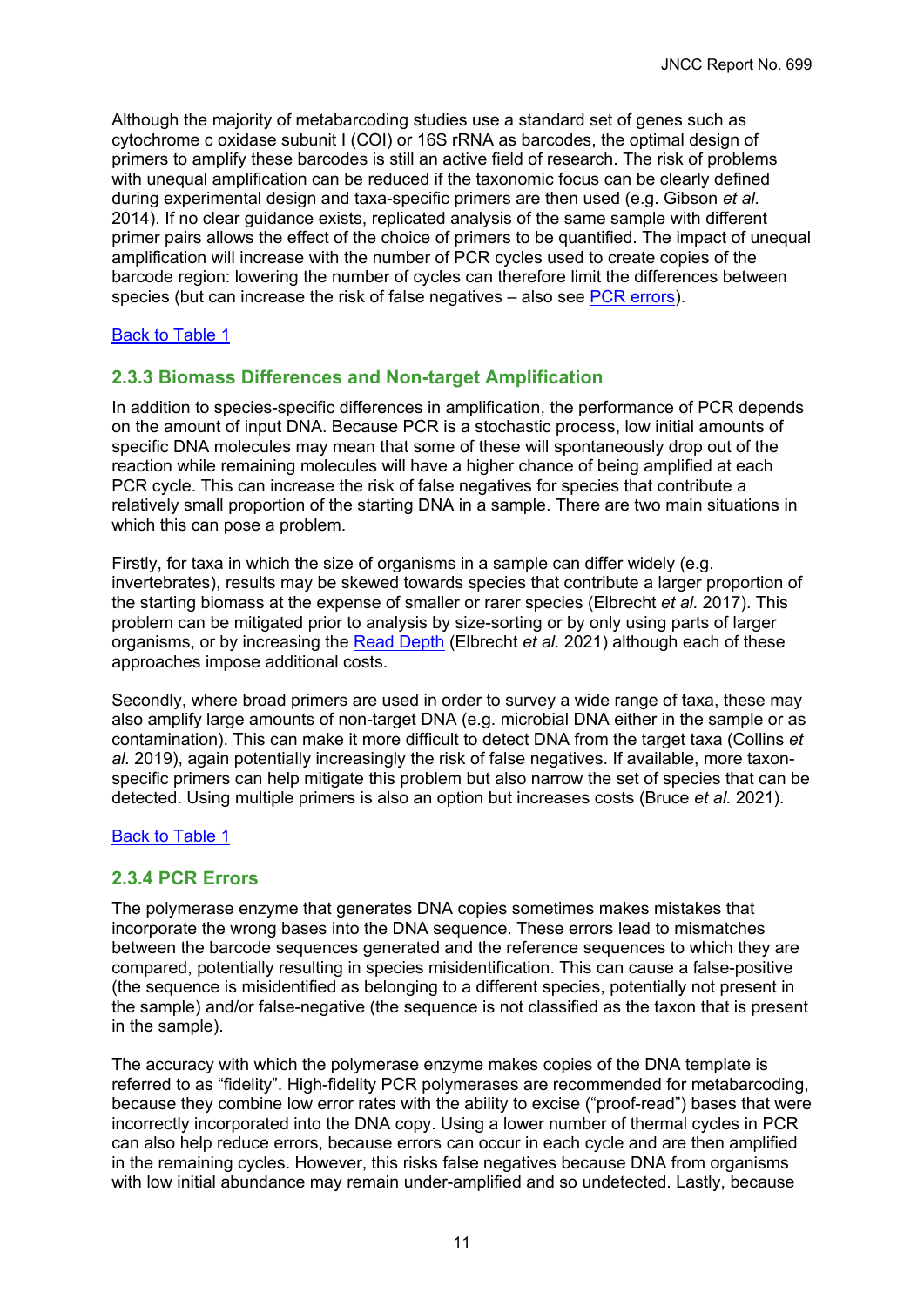<span id="page-15-1"></span>amplification errors are semi-random (some DNA sequences are more error-prone than others), technical replicates can help to mitigate impacts with presences accepted only for species found in the majority of replicates.

In addition to occasionally incorporating the wrong DNA bases, PCR can produce chimeric sequences or 'chimaeras'. These are PCR products that are mixtures of two or more original sequences. Chimaera occurrence can be reduced by limiting the number of PCR cycles and by reducing the length of the DNA sequence elongation step that occurs during the PCR program. However, these measures increase the likelihood of not detecting rare taxa (false negative). The detection of sequence chimaeras should be part of the bioinformatic quality control pipeline.

[Back to Table 1](#page-7-0)

### <span id="page-15-0"></span>**2.4 Sequencing**

DNA sequencing is the process of determining the order of bases in a DNA molecule. Errors in this process can result in differences with the true sequence, whilst in some situations sequencing may fail altogether. Sequences can also be matched back to the wrong sample if [index misassignment](#page-17-2) has occurred.

A full comparison of sequencing approaches and mitigation of errors for different sequencing technologies is beyond the scope of this article (see e.g. Goodwin *et al.* 2016; Amarasinghe *et al.* 2020 and references therein). As such, we focus primarily on *Illumina* instruments that most researchers and public bodies are using/familiar with. However, many of the limitations and considerations transfer to other manufacturers, and where possible we have tried to ensure the text is broadly applicable.

Illumina implements a next-generation sequencing (*NGS* - also referred to as High Throughput Sequencing or HTS) technology called sequencing-by-synthesis. In this approach, DNA is amplified on a solid surface (on Illumina machines called "flow-cell"). The many identical copies of an individual DNA fragment ensure there is sufficient signal to read the sequence. Every time the polymerase enzyme incorporates a new DNA base into one of the copies, a light signal is emitted in a process called "fluorescence". Each of the four DNA bases emits a different colour, allowing the sequence of the DNA molecule to be determined. A single sequencer can simultaneously gather information from millions of individual DNA molecules, and so this technology is also referred to as "massively-parallel" sequencing. An excellent overview of various NGS technologies and novel developments is given by Goodwin *et al.* (2016).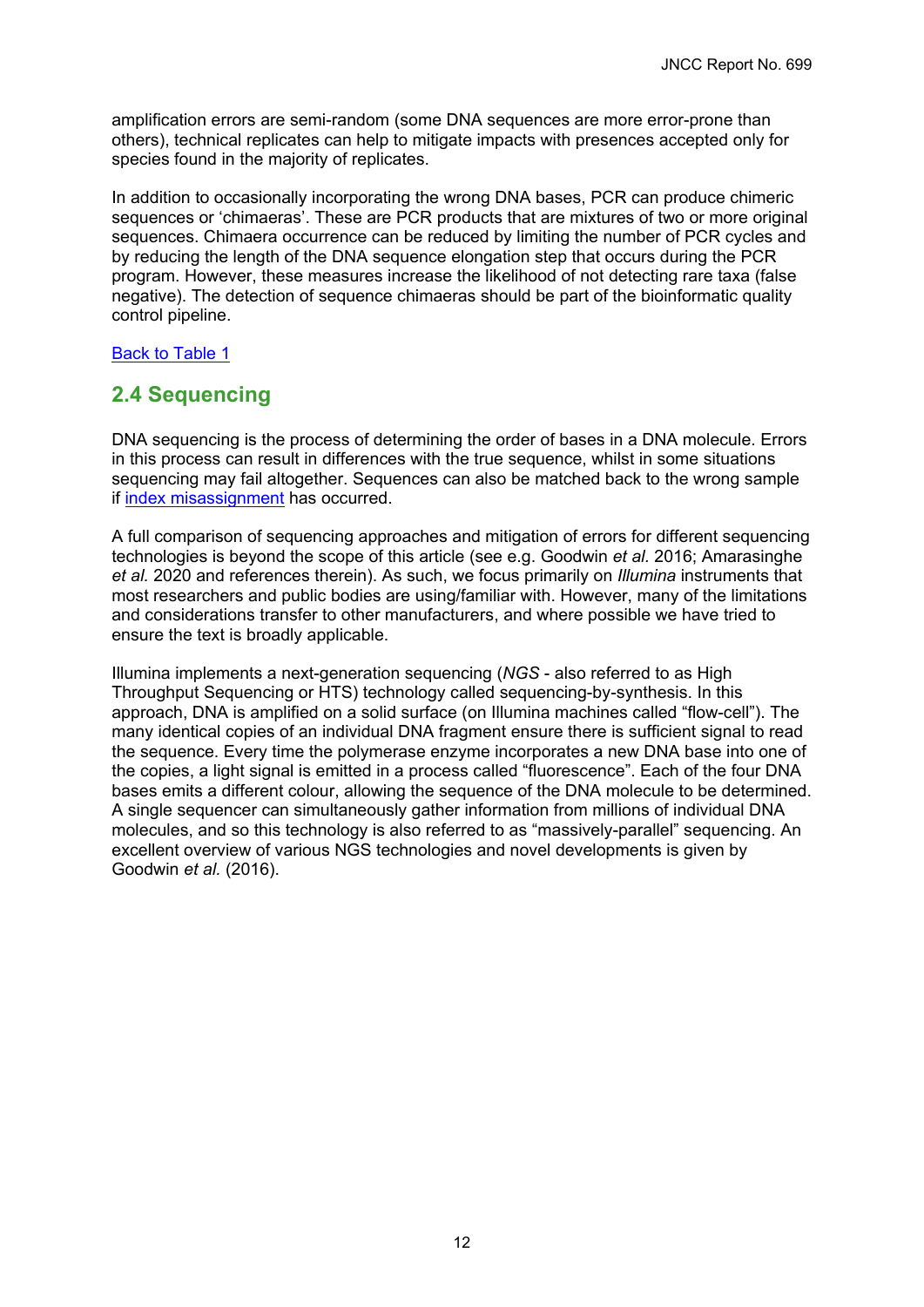### **Box 1: Library preparation** (see Bohmann *et al.* 2021 for more information)

Before DNA can be read by the sequencer, it undergoes a process called *library preparation*, an integral part of metabarcoding. A *sequencing library* is a pool of DNA fragments, each with adapter DNA molecules attached. These adapters allow the DNA to interact with the sequencing platform. In the case of Illumina, the adapters attach to the *flow cell* surface and help to start the sequencing process. The adapters also contain unique combinations of short DNA sequences called indexes.

Libraries from different samples are usually pooled so they can be sequenced simultaneously on the same instrument ("*multiplexing*"). The indexes identify which sequencing read belongs to which sample. Before analysis of the sequencing data can begin, the reads are computationally assigned to their respective samples according to their indexes.

<span id="page-16-0"></span>[Note that some metabarcoding protocols employ fusion primers that contain both the index and adapter sequences. This has the advantage of streamlining the protocol and reducing the number of PCR cycles. However, the approach might tie the library preparation protocol to a specific sequencer model and reduces the flexibility of combining samples from different experiments on a single sequencing run].

Quality control measures and prevention of equipment failure are specific to the sequencing platform, and so best-practices defined by the manufacturers should be followed, ideally with experienced operators. Overall, the sequencing step introduces little random variation into the data and is highly reproducible across instruments of the same type, experimenters, and sequencing runs. Therefore, sequencing replicates (repeated sequencing of the same library) are not considered necessary for Illumina platforms. However, understanding of the errors and biases introduced during sequencing is still required to decide on appropriate bioinformatics strategies and to interpret the results.

### [Back to Table 1](#page-7-1)

### <span id="page-16-1"></span>**2.4.1 Sequencing Error**

Sequencing error occurs when an individual base of the DNA sequence is read incorrectly by the sequencer. The probability of this differs between technologies (Haenfling *et al.* 2017) and also depends on the type of error (e.g. insertion or deletion of a DNA base vs substitution of a base). Sequencing errors do not necessarily affect metabarcoding results, because with a small number of errors the sequence may still closely resemble the correct barcode. However, errors can lead to false positives (if the erroneous sequence matches another species) and false negatives (if the error means that a species is incorrectly identified as absent from the sample). Errors sometimes also generate sequences that cannot be assigned to a species – this might be a particular concern where barcode libraries are very incomplete so many correct sequences could also be unassignable. Since modern sequencers provide estimates of the accuracy of the sequencing process, sequencing error can be monitored and to a certain degree controlled bioinformatically (see [Section 2.5\)](#page-18-0). As such, the bioinformatics approach (e.g. thresholds for species assignment, treatment of reads with low abundance) influences whether sequencing error tends to lead to false positives, false negatives, unassignable reads, or have relatively little effect on the final results.

[Back to Table 1](#page-7-1)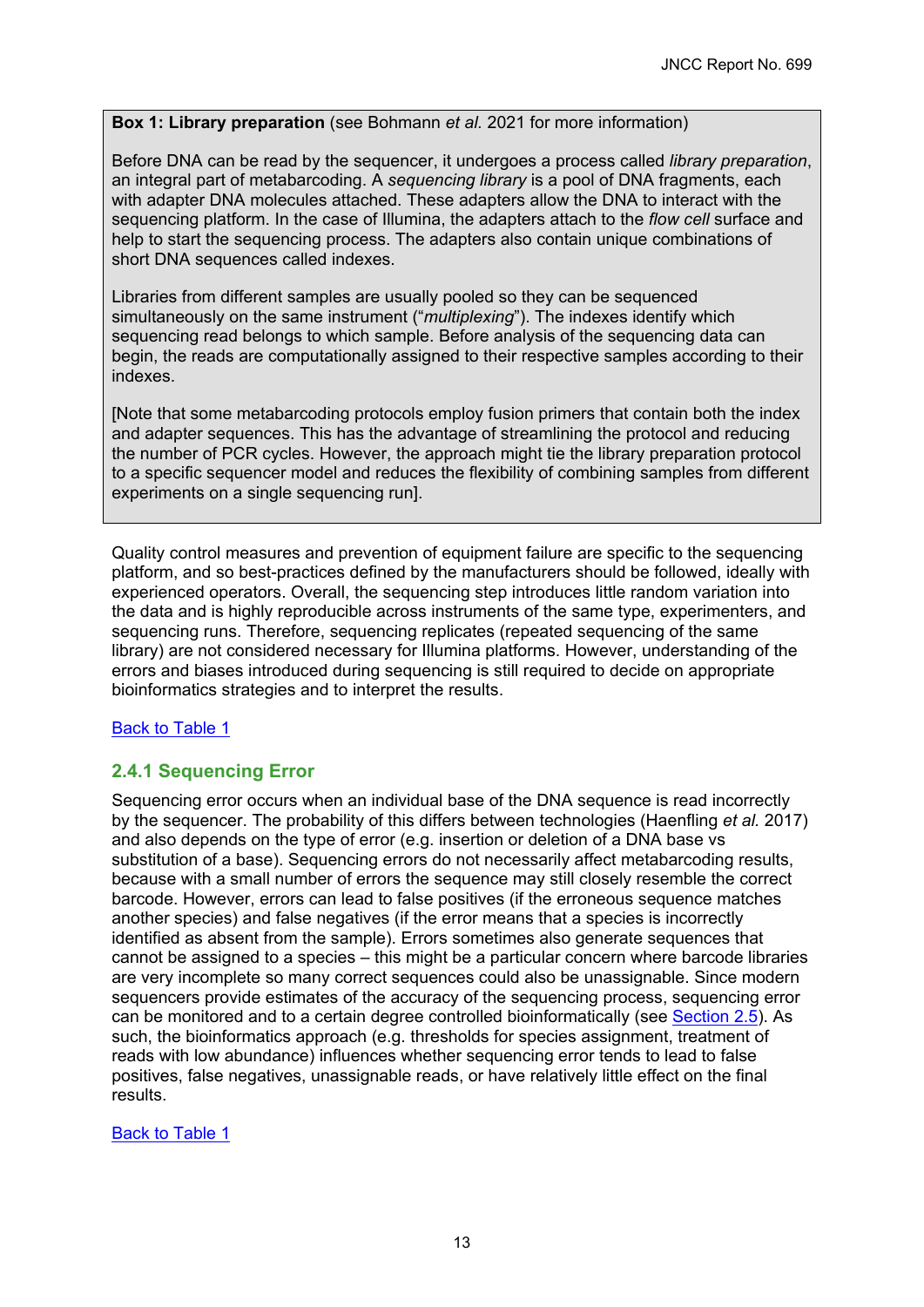### **2.4.2 Sequencing Failure**

Although the reproducibility of sequencing runs is generally very high, individual runs can encounter technical problems that negatively affect the results and can cause the failure of the run. Manufacturing problems and the introduction of air bubbles during sequencing can lead to non-random errors that lower the accuracy of metabarcoding if undetected. Therefore, quality control using manufacturer-specific (e.g. Illumina's Sequence Analysis Viewer) or generalised bioinformatic software (e.g. FastQC and MultiQC) is recommended.

<span id="page-17-0"></span>Another potential cause of sequencing failure is low sequence complexity, which is the case when sequencing a limited set of amplicons, as in metabarcoding. Illumina sequencers identify which nucleotide (A, C, G or T) is at each position in all of the DNA fragments simultaneously (i.e. all the first nucleotide in every fragment at the same time, then all the second nucleotides together etc). Each iteration is called a cycle. For example, a 150bp read will be the result of 150 cycles. If all of the reads have the same nucleotide at the same cycle this can lead to the sequencing run being aborted due to lack of sequence complexity. This problem can be avoided by running more complex samples alongside the metabarcoding amplicons on the same sequencing run, by including a PhiX spike, by simultaneously using different sets of metabarcoding primers in the same study, or by using frame-shifted PCR primers (Lundberg *et al.* 2013).

Continuous monitoring of performance metrics for the sequencing instrument is highly recommended to detect any unusual trends or deviations that might affect the metabarcoding analysis, and to pre-emptively detect and resolve technical problems that would lead to run failures. For Illumina systems, activation of the manufacturer's "Proactive" remote monitoring service and use of analysis tools such as MegaQC is recommended.

### [Back to Table 1](#page-7-1)

### <span id="page-17-2"></span>**2.4.3 Index Misassignment**

<span id="page-17-1"></span>Indexes are unique sequences of DNA added to each sample to allow sequences to be assigned back to the correct sample. The indexing process is imperfect and so there is a risk of misassignment, meaning that the sequence would be assigned to the wrong sample (Bohmann *et al.* 2021). Certain combinations of sequencing instruments (e.g. systems using patterned flow cell technology), library types (e.g. libraries that contain large concentrations of free adapters), and library handling can increase the frequency of index misassignment and lead to false-positives and false-negatives. However, best practices as recommended by the sequencing system manufacturers can mitigate this problem. For Illumina, these recommendations include (Illumina 2018):

- Use of unique dual indexes (one at each end of the DNA fragment) during library preparation
- Removal of free adapters in the library using cleanup beads, gels or spin columns
- Treatment of libraries with adapter-blocking reagents
- Storage of libraries at -20°C for a maximum of one week after pooling

While it is difficult to remove misassigned sequencing reads from the data bioinformatically, negative controls and quantifying unknown index combinations allows problematic levels of misassignment to be identified and distinguished from sample cross-contamination.

[Back to Table 1](#page-7-1)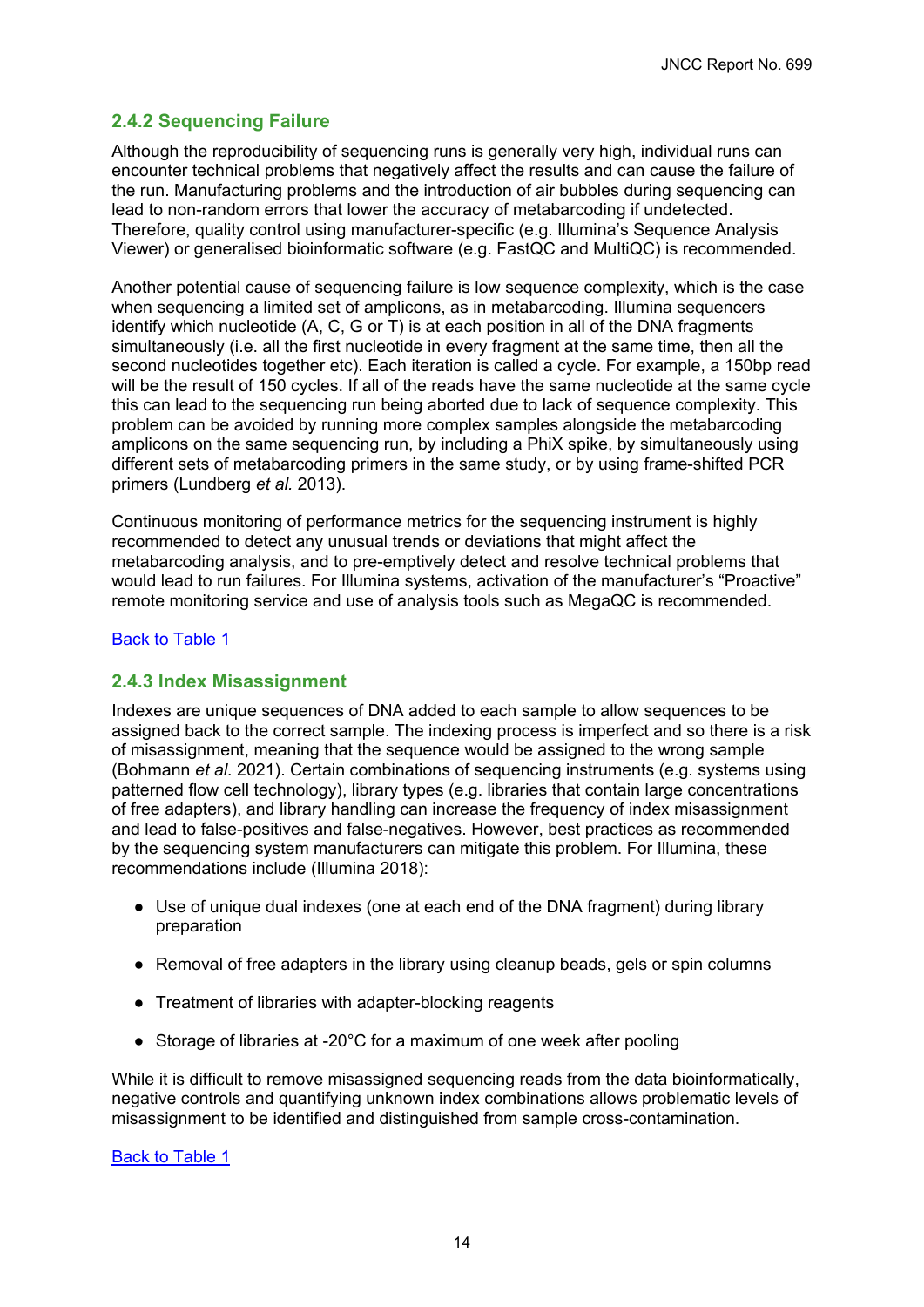### <span id="page-18-2"></span><span id="page-18-0"></span>**2.5 Bioinformatics**

Bioinformatics is defined by Haenfling *et al.* (2017) as: '*the field of biology that uses computer science, statistics, mathematics and engineering to study and process large biological data sets, especially sequence reads generated from High Throughput Sequencing*'. The bioinformatics applied to sequencing data in metabarcoding follows a common path:

- 1. The sequencing data are processed for quality and formatted into barcodes;
- 2. The barcodes are (optionally) *clustered* based on the similarity of the sequences;
- 3. The barcodes/clusters are compared to databases to identify taxa;
- 4. Results are presented.

<span id="page-18-1"></span>The sequencing data used in the bioinformatics step of metabarcoding are supplied from the sequencer as strings of letters (called a *read*), composed of A's, C's, G's and T's for each DNA molecule sequenced. The letters symbolise the four bases that constitute DNA (adenine, cytosine, guanine, and thymine). Illumina sequencers return read-pairs – one read from each end of the DNA fragment being sequenced. These reads are commonly 150, 250 or 300 base pairs (bp) long. (While single-end sequencing is possible, it is not typically used for metabarcoding due to its lower information value).

The quality of bioinformatics results depends partly on the bioinformatics methods employed but also on the quality of the sequencing data and the database. Poor quality data (e.g. caused by contamination or by overamplification that adds or changes the input DNA for sequencing) reduces the accuracy of results. Unfortunately, it is hard to distinguish between these different sources of error in the final results and reports.

Good experimental design and *a priori* testing of the bioinformatics components with existing data/known results is valuable to ensure that methods are appropriate and repeatable. Testing also provides important information on the sampling and replication requirements, and on the volume of sequencing data needed for statistically robust answers.

### [Back to Table 1](#page-8-0)

### **2.5.1 Unsuitable Read Length**

The read length is the number of DNA base pairs in a sequence. Short read lengths mav match to more species in DNA barcode databases, increasing the uncertainty in assigning species names and increasing the risk of false positives. This risk can be mitigated using longer reads, which give more confidence of an accurate match with the database and reduce false positives. However, longer sequencing reads can cost more, and so this has to be balanced against other cost considerations such as the depth of sequencing needed (see [Read Depth\)](#page-19-2).

Longer reads can be obtained by combining the paired (forward and reverse ends of the DNA strand) sequencing reads together into a longer sequence - this can give better matches and so reduce false positives. For short PCR fragments, sequencers read from both ends of the DNA, so the nucleotides in the middle occur in both the forward and the reverse reads. This enables bioinformatic software to reconstruct the full fragment from the overlap. For example, if the barcode region is 500bp or below, then using 300bp overlapping paired reads will give higher sensitivity (e.g. 300bp paired reads give 100bp overlap). For longer reads only reading nucleotides at each end will not give any information on the middle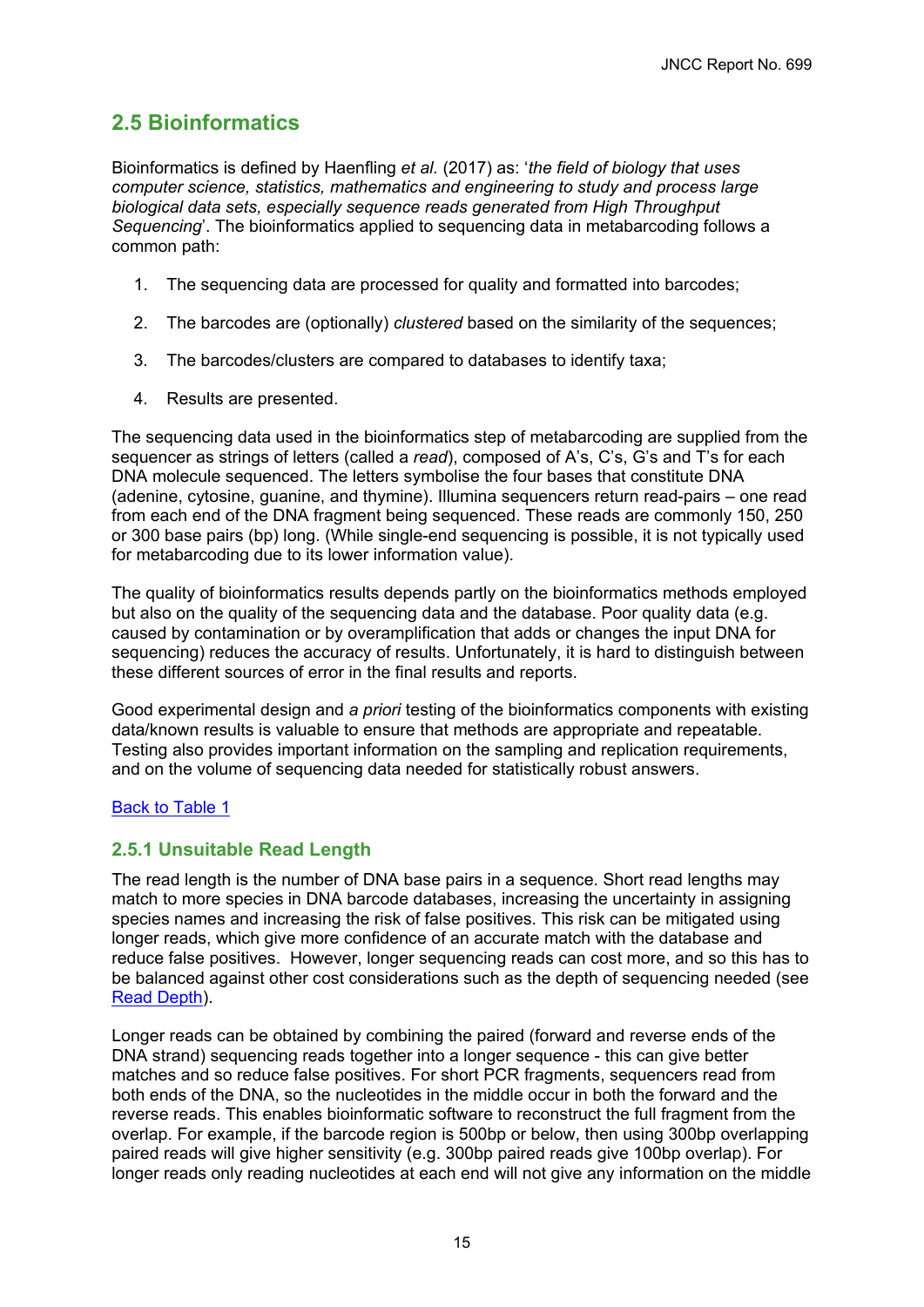<span id="page-19-0"></span>(e.g. 150bp forward and reverse reads for a 500bp fragment will miss the middle). In this case shorter reads could be used, or DNA could be mechanically sheared into smaller fragments and then bioinformatically processed to gather information about the nucleotides along the entire fragment length. Longer barcode regions influence database applicability and data re-use (see Databases).

### [Back to Table 1](#page-8-0)

### <span id="page-19-2"></span>**2.5.2 Inadequate Read Depth (Volume of Sequencing)**

Read depth (or sequencing depth) is defined as '*the number of reads in a sample that cover a section of interest of a genomic region*'. In relation to a single position in a DNA sequence, read depth indicates how often the base at this position has been read by the sequencer. Sequencing depth varies across different regions of a barcode and so an average value is often stated for the region of interest. If there is insufficient read depth, some DNA molecules in a sample may not be sequenced. This can mean that a sample is not fully surveyed and so some taxa will be missed (false negatives), affecting assessments of species occurrence, diversity, and composition. In general, the read depth to obtain a full species list will be greater for samples that have high species richness or that have many low abundance species (or low volume of input DNA).

One of the main methods to ensure optimum read depth is to perform a saturation study. Saturation studies involve sequencing a sample to a very high depth and running the bioinformatics analyses on subsets of these sequencing data. Plotting the number of sequences in each subset against the primary experimental statistical measure (e.g. species richness) for that subset will produce a curve that shows the sequencing depth beyond which there is little gain from more reads (i.e. false negatives are reduced to an acceptable level). Examples of optimal read depth might be the power to detect a single species at 95% power or 1% limit of detection; or when a diversity metric no longer increases with more reads. Saturation studies can help understand trade-offs between the number of samples that need to be sequenced, how many can be sequenced in one run, how many runs may be needed, and even how many field samples may be needed.

<span id="page-19-1"></span>Note that the number of reads matching the barcode of a particular species do not allow a precise estimate of the absolute number of DNA molecules from that species in the collected sample. This is because there are several steps in metabarcoding protocols that amplify DNA in a partly stochastic and species-specific way. The methods paper by Kivioja *et al.* (2012) provides a good introduction to this topic, describing the use of unique molecular identifiers (UMIs) – also see, e.g. Fonseca (2018). Non-NGS technologies such as droplet digital PCR (ddPCR) offer solutions and can be used in combination with NGS to improve the accuracy of the analysis (Wood *et al.* 2019). Note that for eDNA, even exact knowledge about the absolute abundance of DNA at a sampling site only allows limited conclusions on the absolute abundance of the species present, since many small organisms might deposit the same amount as fewer bigger organisms (but see Di Muri *et al.* 2020).

### [Back to Table 1](#page-8-0)

### **2.5.3 Quality Control and Trimming**

Base quality is the rate of errors in a DNA sequence. The likelihood of error for every base sequenced can be estimated by sequencers. If too many incorrect bases are included in the processing, then the chance of false positives increases. Bioinformatic pre-processing uses error estimates to shorten or remove reads from processing, and so the approach to this quality control can influence what sequences are retained for analysis.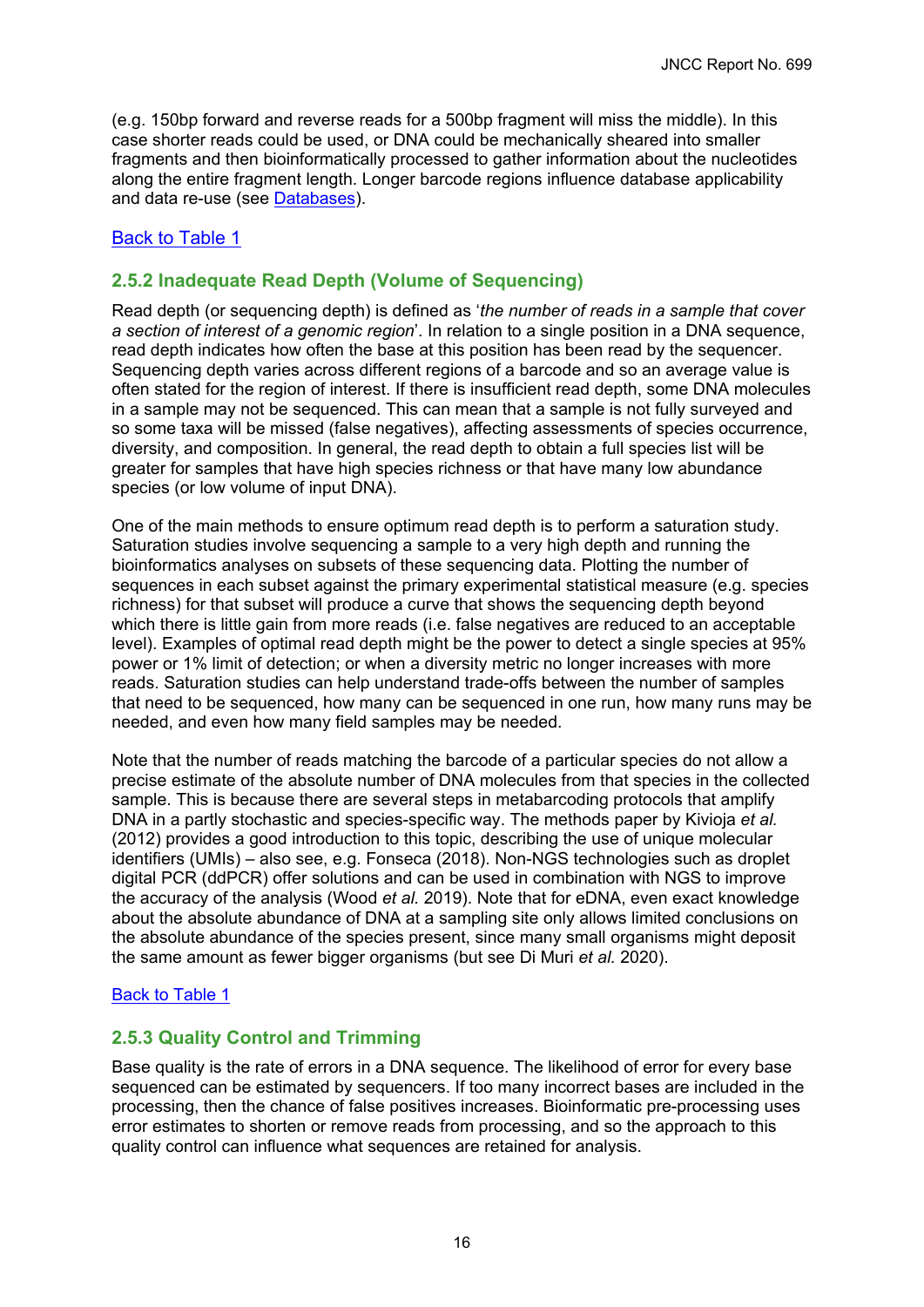Base quality is measured on a logarithmic scale, known as the PHRED or Q-scale: Q10 equates to 1:10 chance of base error; Q20 to 1:100 (1%); and Q30 to 1:1000 (0.1%). Quality control tools, such as Trimmomatic or Cutadapt, will commonly remove data below Q30 as well as any known sequences added to the barcode during the sequencing library preparation.

### [Back to Table 1](#page-8-0)

### **2.5.4 Incorrect Identification of Sequences**

DNA sequences may be incorrectly identified, with misidentification (false positives) and no identification (false negatives) potentially occurring and so giving an inaccurate picture of species composition.

Identification involves comparing each pair of reads against a database and then assigning the reads to a taxon. There are many methods to achieve this, with the two most common using operational taxonomic units (OTUs) or amplicon sequence variants (ASVs). OTU methods cluster similar sequences together and match these against the database.

<span id="page-20-0"></span>Sequences within a cluster are not necessarily identical to the database, and so the threshold for deciding whether an OTU is sufficiently similar to a species in the database will influence the risk of false positives and false negatives. If OTUs are required to match the database very closely, this will reduce the risk of false positives but increase the risk of false negatives. Conversely, if a lower threshold of similarity between the OTU and the database is used, false positives become more likely and false negatives become less likely. ASV require exact matches with the database so may reject more reads as not matching a database entry and therefore result in less data being used, and potentially less statistical power.

The choice of technique depends on the volume of data and the type of errors introduced in the field, laboratory, and sequencing. In high error situations, e.g. from amplification error due to a large number of cycles, the clustering in OTU methods may give better results. In low error situations, ASV methods may provide better results, including down to a lower taxonomic level. See articles by Glassman and Martiny (2018) and Porter and Hajibabaei (2020) for more in-depth discussion.

[Note that non-barcoding methods including genome skimming, whole genome and metagenomic analyses use different tools.]

### [Back to Table 1](#page-8-0)

### **2.5.5 Unsuitable or Changing Bioinformatics Analyses**

Using the wrong software or the correct software with inappropriate parameters can give incorrect results. Different versions of the same software, different parameters with the same software, or different software that uses similar algorithms, is likely to produce different but comparable results. However, a given piece of bioinformatics software will produce consistent results with the same input data and parameters, and so to maintain comparability, bioinformatics analyses (software and parameters) should be held as constant as possible (Almeida *et al.* 2018).

The appropriateness of comparing or combining results that use different bioinformatics analyses depends on the experimental aims, and also on the statistical analyses used. However, provided the raw data and metadata are available, re-analysis using different bioinformatics methods is possible in future (though this would impose some additional cost).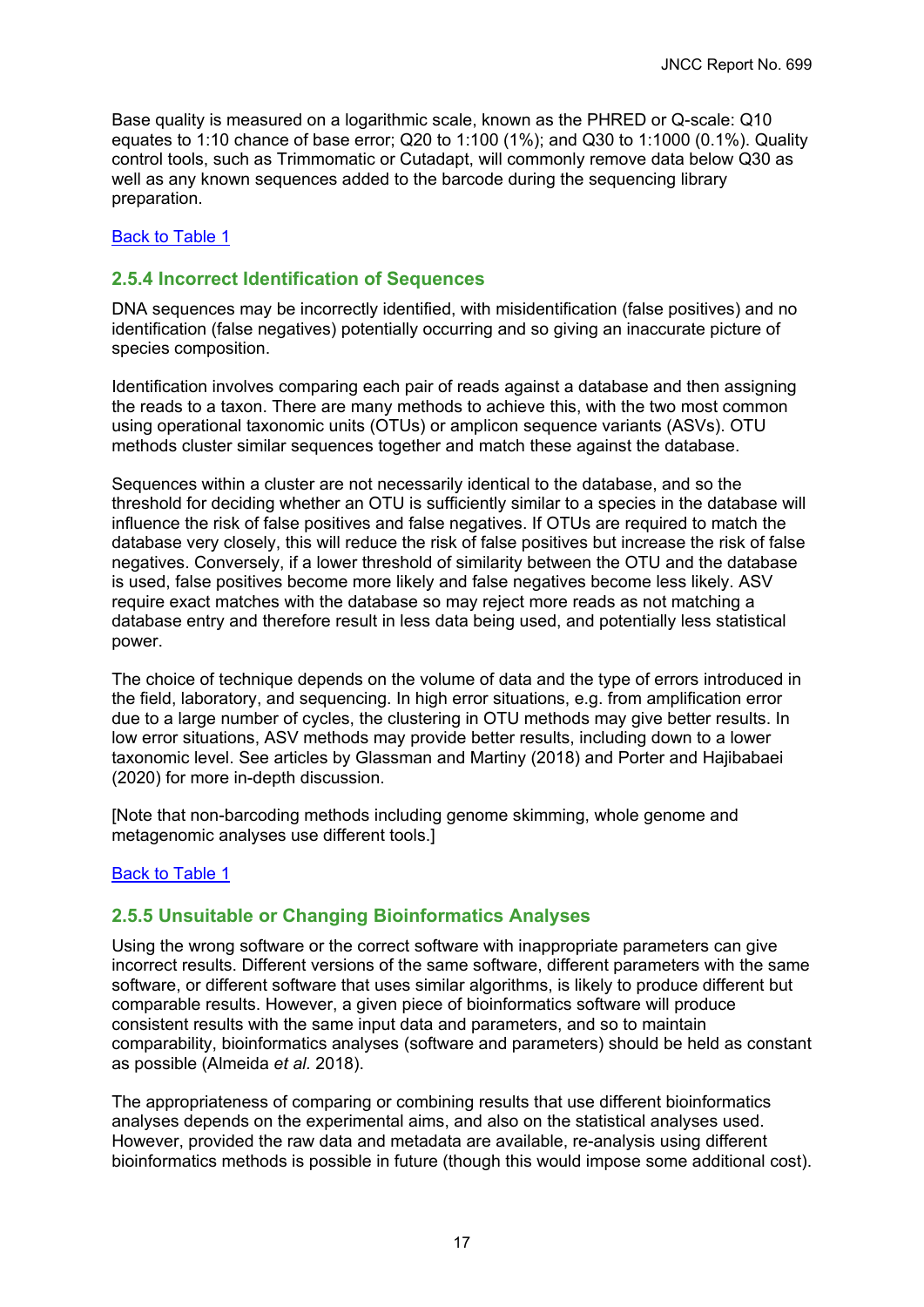### [Back to Table 1](#page-8-0)

### **2.5.6 Inaccurate or Incomplete Databases**

Sequences can only be assigned to a species when there is a match with a sequence in the barcode database. The ability to do this depends on the size, quality, and specificity of the database. Poor coverage and gaps in databases mean that some taxa may be underrepresented, with species missing from databases – this leads to non-identifications and false-negative results. Lower quality databases may have errors, either because a sequence in the database has been assigned to the wrong species (e.g. due to incorrect morphological identification) or because errors in sequencing mean that some DNA bases for a species included in the database are incorrect. These errors can lead to misidentifications and falsepositive results when using the database. Conversely, a high-quality database with high specificity may contain many distinct species entries with similar sequences and so give finer taxonomic resolution (e.g. identification to species level).

Errors and biases associated with incomplete or lower quality databases can be mitigated to an extent by using multiple, larger, or higher quality databases with sufficient data on the taxa of interest. However, such databases do not always exist, and this should be reflected in the presentation and interpretation of results. For example, if an endangered or invasive species is not in a database then it will never be reported in the final species list and so (unless there is other evidence) cannot be viewed as absent. Similarly, if a database has low quality, this limits the confidence that can be placed on species identifications.

The database considerations are influenced by the primer choice - only the database entries that overlap with the region amplified for sequencing are important when choosing the database. All other barcode regions in the database are not relevant. As such, using a common region and trying to maximise the read length is highly recommended.

### [Back to Table 1](#page-8-0)

# <span id="page-21-0"></span>**3 Different Methods, Different Results**

Metabarcoding is potentially valuable in providing *complementary* information alongside conventional methods – e.g. data on additional taxa. However, in other circumstances there might be an expectation that metabarcoding will replicate what has been found using conventional methods such as morphological identification of specimens. This can be important where DNA sequencing is considered an alternative to the current approach. Although errors and bias in metabarcoding can lead to incorrect results as described in Section 2, it is important to be aware that results from metabarcoding and conventional methods can differ for other reasons.

Firstly, conventional methods can also have false positives, false negatives, and specific biases. For example, a given field survey method will be more effective at detecting some species over others for a range of reasons, such as the conspicuousness and activity patterns of the species. The impact of this error on species composition has parallels with PCR bias in metabarcoding, which could also mean some species are more likely to be detected than others. Similarly, just as sequencing or database errors in metabarcoding can cause misidentification and false positives and false negatives, conventional identification can make mistakes – particularly for assemblages that are species rich and/or contain many morphologically similar species. It is therefore important to stress that differences in results between metabarcoding and conventional identification do not necessarily mean that the error has occurred in metabarcoding.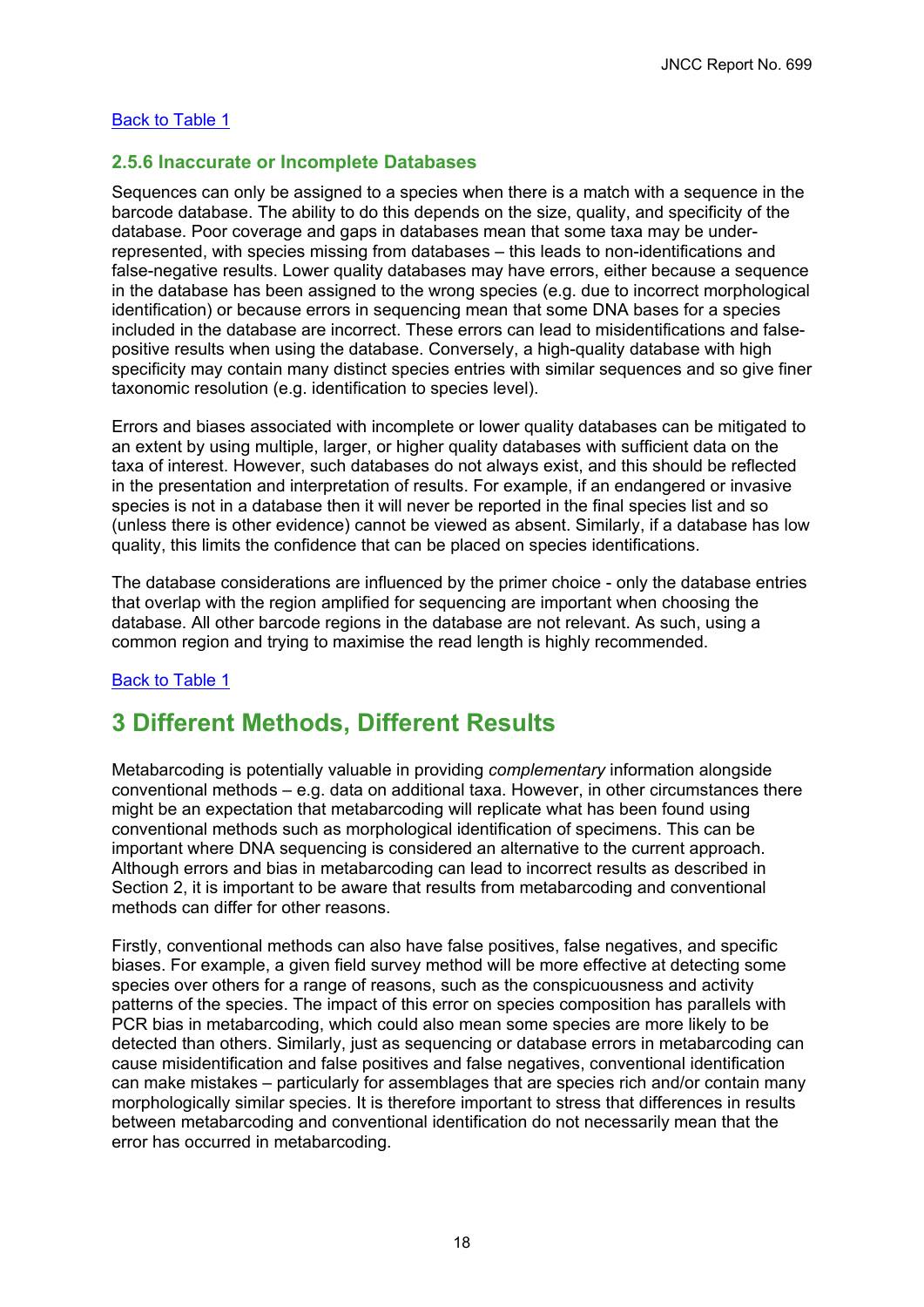Secondly, in some cases conventional methods and metabarcoding survey the community differently. For example, conventional surveys of waxcap fungi in grasslands rely on the detection of aboveground parts, whereas metabarcoding of soil samples can also detect fungi that do not have aboveground fruiting bodies during the survey period. Similarly, if using conventional methods, adult insect stages can be much easier to detect and identify than juvenile stages whereas metabarcoding can potentially identify both stages equally effectively. If used correctly metabarcoding and conventional methods are both potentially valid, but the possibility of different results creates problems for comparing methods to understand whether metabarcoding is a suitable alternative. Differences between conventional approaches and metabarcoding that arise because the community is surveyed in different ways relate primarily to eDNA, because if physical specimens are collected then conventional identification and metabarcoding approaches begin with the same input material. However, note that metabarcoding can also identify undigested prey species in specimens, which may not have been detected using conventional methods.

# <span id="page-22-0"></span>**4 Conclusions**

Metabarcoding is a complex combination of several evolving scientific disciplines. Like all methods, metabarcoding has limitations that can result in errors and biases in results. However, it also has many strengths and can be applied to a range of ecological and conservation questions. As shown by the increasing volume of high-quality ecological research using metabarcoding, it is certainly possible to overcome problems provided study design is informed by a good understanding of the techniques.

Importantly, methodological choices and errors at one stage will influence later stages. Many decisions in the implementation of metabarcoding also involve trade-offs. For example, actions to reduce the risk of errors and biases and to improve reliability tend to increase costs and/or impose logistical constraints, though this is not always the case. The degree to which metabarcoding errors and biases must be reduced depends on the application – some mitigation actions may be required for all applications (e.g. suitable use of positive and negative controls) but the benefits of others might only outweigh the costs if there are important economic or conservation implications of results, or if metabarcoding is the only data source. Methodological decisions also need to consider the interdependence of strategies for mitigating errors – in several cases, mitigation to reduce the risk of false positives can increase the risk of false negatives and *vice versa* (Furlan *et al.* 2020). The relative importance of these two types of error will again depend on the ecological application.

For the above reasons, it is not appropriate to provide all-purpose recommendations for applying metabarcoding. However, some general sets of recommendations are given below (also see Haenfling *et al.* 2017; Liu *et al.* 2019; Bruce *et al.* 2021).

Firstly, it is vital to get the design of the statistical analysis correct pre-experiment. Consult a statistician or bioinformatician for study-design decisions that can be modelled and investigated to maximise the chance of success:

- **Design biological replication** (e.g. number of samples taken from the field) **and technical replication** (e.g. repeat measurements on the same sample) appropriately. This is important for reducing the impact of technical error and noise.
- **Include appropriate positive/negative controls** to help identify potentially spurious results (i.e. false positives or false negatives).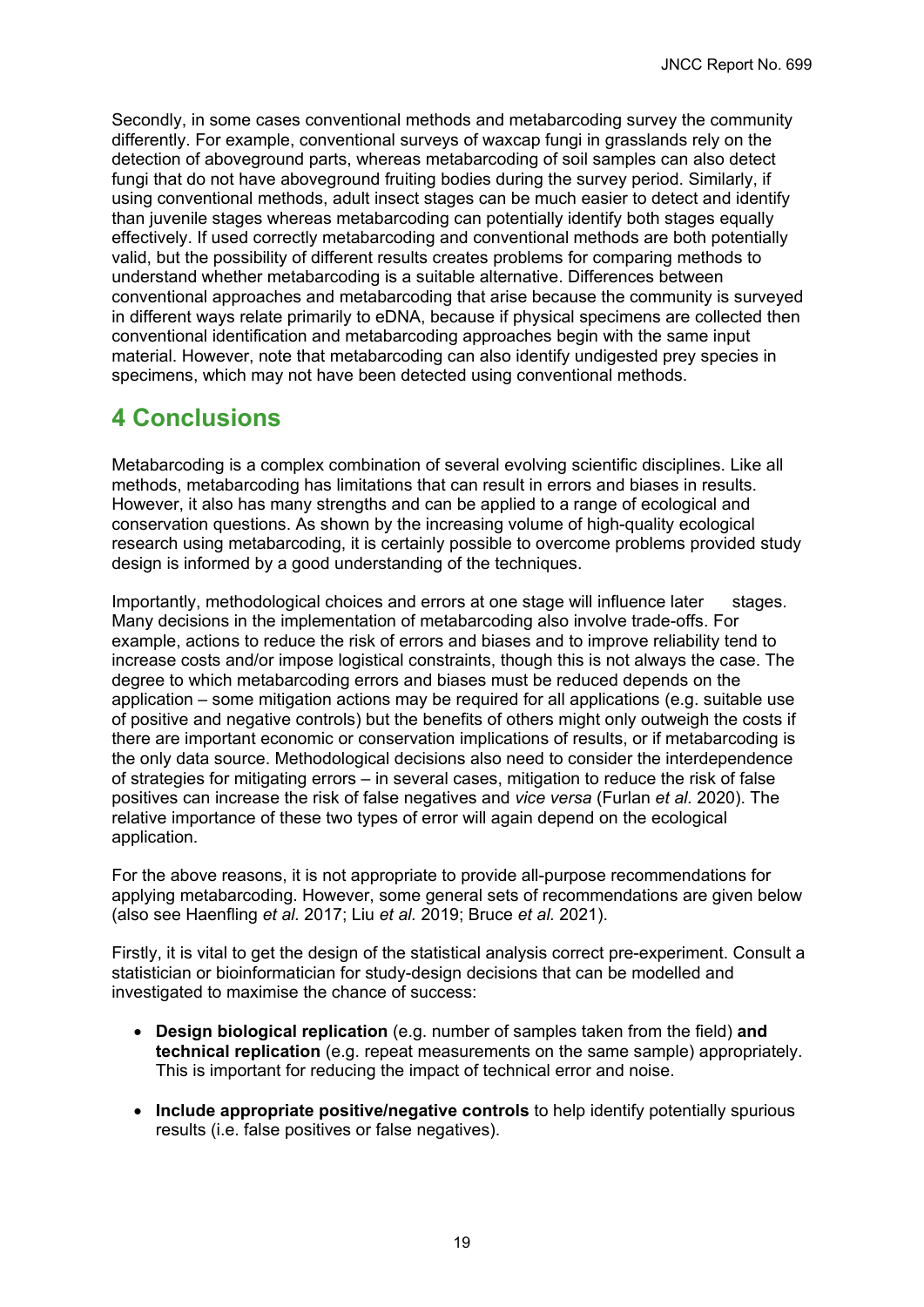• **Choose the correct primers** for the focal taxa. These must have appropriate specificity and the chosen database must have suitable/sufficient content.

Once a study is underway:

- **Collect and store DNA appropriately** to avoid degradation (with positive controls to check this)
- **Minimise contamination from the environment** and other samples (with negative controls to check this)
- **Only PCR-amplify DNA as much as necessary** and rely on well-tested primers where possible
- **Use appropriate software for controlling sequencing errors**

In reporting and interpreting data:

- **Document all stages of the process fully** (e.g. Goldberg *et al.* 2016; Jones *et al.* 2020a; Bruce *et al.* 2021)
- **Ensure limitations are explained, particularly where reports are intended for non-specialists** (e.g. risks that results include false positives or false negatives).

Lastly, it is important to ensure clear and consistent communication between bioinformaticians and end-users of results. This will help bioinformaticians understand enduser concerns and needs, and end-users appreciate potential limitations and sources of error. This should occur throughout the process to guide study design, implementation, reporting and documenting results, and the final interpretation.

# <span id="page-23-0"></span>**Acknowledgements**

We are very grateful to the following people for valuable discussions and comments: Debbie Leatherland, Katie Clark, Joan Cottrell, Kat Bruce, David Bass and Kerry Walsh. Very helpful contributions were also made through Prismea by Amy Niven, Annabel Locke and Camilla Rossi. Additional constructive comments and review was provided by Maddie Harris and Lisa Hecker.

This project was led and funded by the Defra DNA Centre of Excellence, which aims to transform Defra Group science to support policy and delivery by sharing and demonstrating the wider potential of existing methods; enabling the rapid development and trialling of new DNA based method applications; providing a focal point for leadership in Defra, UK and across other Government Departments; and building shared capability including skills and facilities.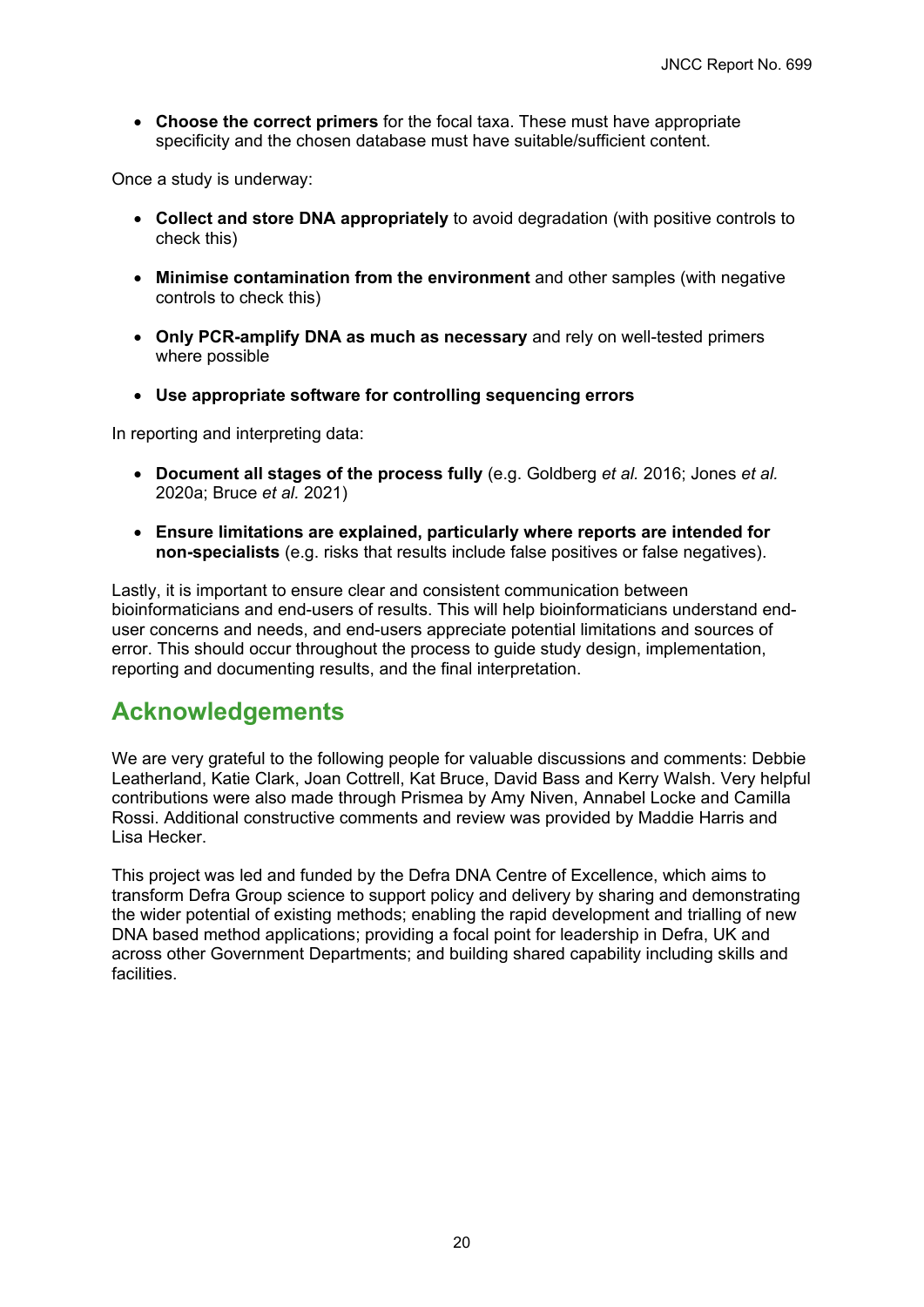# <span id="page-24-0"></span>**Glossary**

Definitions in the Glossary published as part of a related project (Jones *et al.* 2020a) are used directly here (*italicised*) supplemented with additional terminology. Several other glossaries have also been produced recently and may contain additional useful information (e.g. Deiner *et al.* 2017; Haenfling *et al.* 2017; Liu *et al.* 2019; Bruce *et al.* 2021)

**Amplicon**: Copy of a section of DNA. In metabarcoding, amplicons are produced by PCR

**Amplicon Sequence Variant (ASV)**: A single, exact DNA sequence. ASVs generated in metabarcoding are error-corrected and are one approach to describing the taxonomic composition of a sample (contrasted with **Operational Taxonomic Units** below).

**Barcode**: *Specific region of DNA that has been selected as a target for sequencing, because for a given taxon (e.g. vertebrates) it is consistently and sufficiently dissimilar between species (or genera) to identify them correctly. Commonly used DNA barcode regions vary for different taxa, and more than one barcode may be necessary to identify some groups to species (Jones* et al. *2020a).*

**Clustering**: A bioinformatic technique to treat reads and/or database entries that differ slightly in DNA sequences as a single entity for the purposes of taxon assignment. Clustering generates **Operational Taxonomic Units (OTUs)**. The similarity threshold for determining which sequences to include in a cluster is decided by the experimenter.

**eDNA**: *True environmental DNA is DNA shed by an organism into its environment, rather than a sample composed of the organism itself. For example, fish DNA captured from a water sample is eDNA, while bacteria captured from a water sample will primarily be composed of the bacteria (not eDNA shed by the bacteria). This definition is not always clear cut (Jones* et al. *2020a)*

**Flow cell**: Small, liquid-filled glass chamber in which the sequencing reaction occurs on Illumina sequencing machines

**High Throughput Sequencing (HTS):** Sometimes used interchangeably with Next Generation Sequencing (NGS). *Covers a range of methods and platforms that are capable of sequencing multiple DNA molecules in parallel, enabling hundreds of thousands or millions of DNA molecules to be sequenced at a time, from the same sample (Jones* et al. *2020a)*. Metabarcoding uses HTS methods.

**Index:** Unique DNA sequence added to sample DNA during library preparation that is used to identify which sequencing read belongs to which sample

**Library**: Pool of DNA fragments that have been processed to be run on a sequencer

**Metagenomics**: The sequencing of genomes present in a sample (rather than specific barcode regions). See e.g. Creer *et al.* (2016) for more information

**Operational Taxonomic Unit**: Grouping of similar DNA sequences that is generated by **Clustering**. OTUs are viewed as approximately equivalent to species, and so are one approach to describing the taxonomic composition of a sample. (Contrasted with **Amplicon Sequence Variants**).

**PCR (Polymerase Chain Reaction):** Laboratory method that makes copies of specific regions of DNA. *A PCR amplifies a target region of DNA exponentially, so that a small number of copies of target DNA at the start of the reaction can be amplified up to millions of*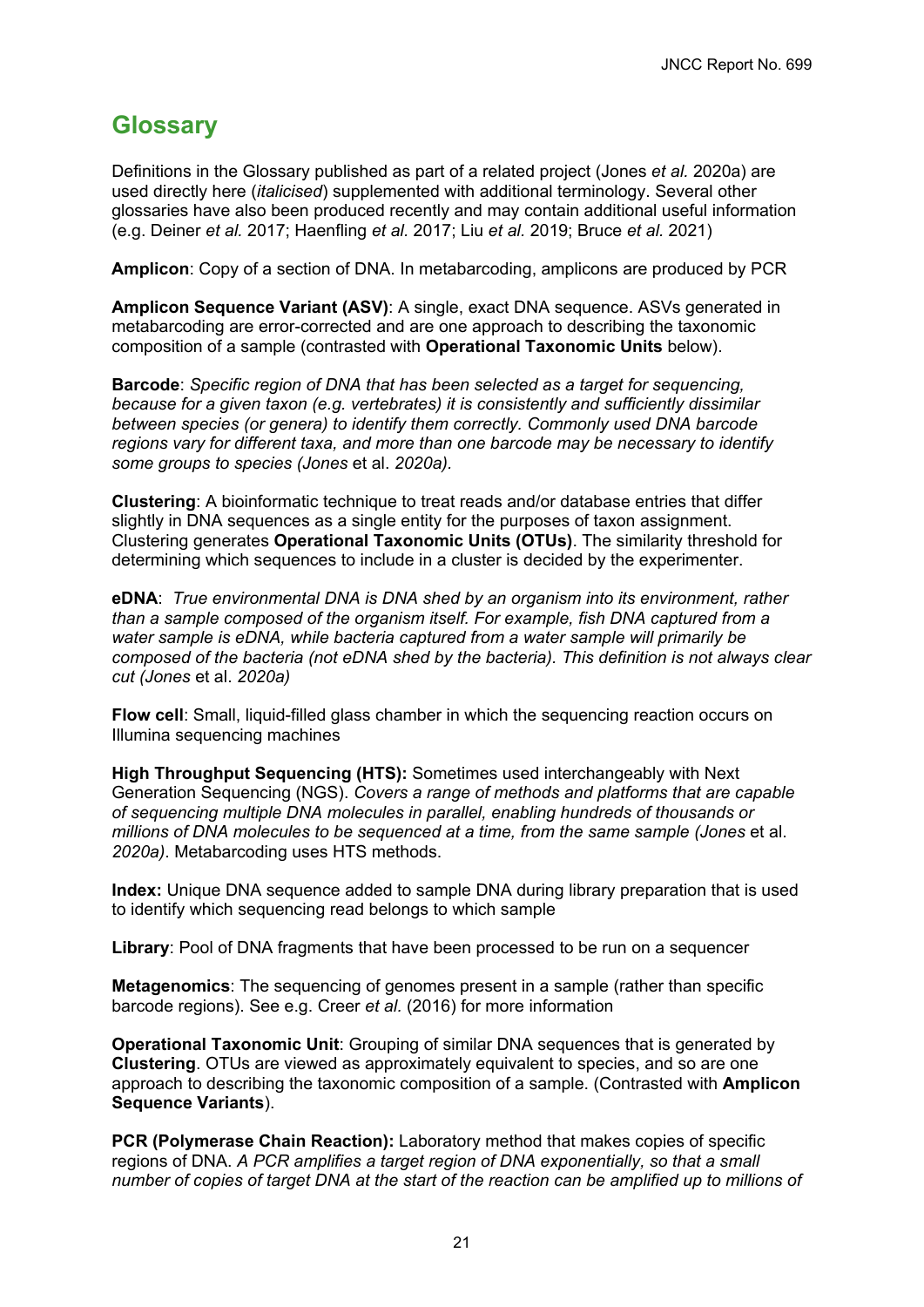*copies of the target (called PCR products or amplicons) by the end of multiple cycles (typically 25+). The target DNA region to be amplified is determined by primers. (Jones* et al. *2020a)*.

**Primers**: *Short synthetic stretches of DNA, that bind to conserved regions of DNA flanking the target sequence (Jones* et al. *2020a).* Primers facilitate amplification of the target sequence (the **barcode**)

**Read**: DNA sequence generated by a sequencing machine that corresponds to all or part of a single DNA fragment

**Sequencer**: Machine that reads the base sequence of DNA (in this text always referring to next-generation sequencing)

**Sequencing depth**: Number of reads in a sample that cover a section of interest in a genomic region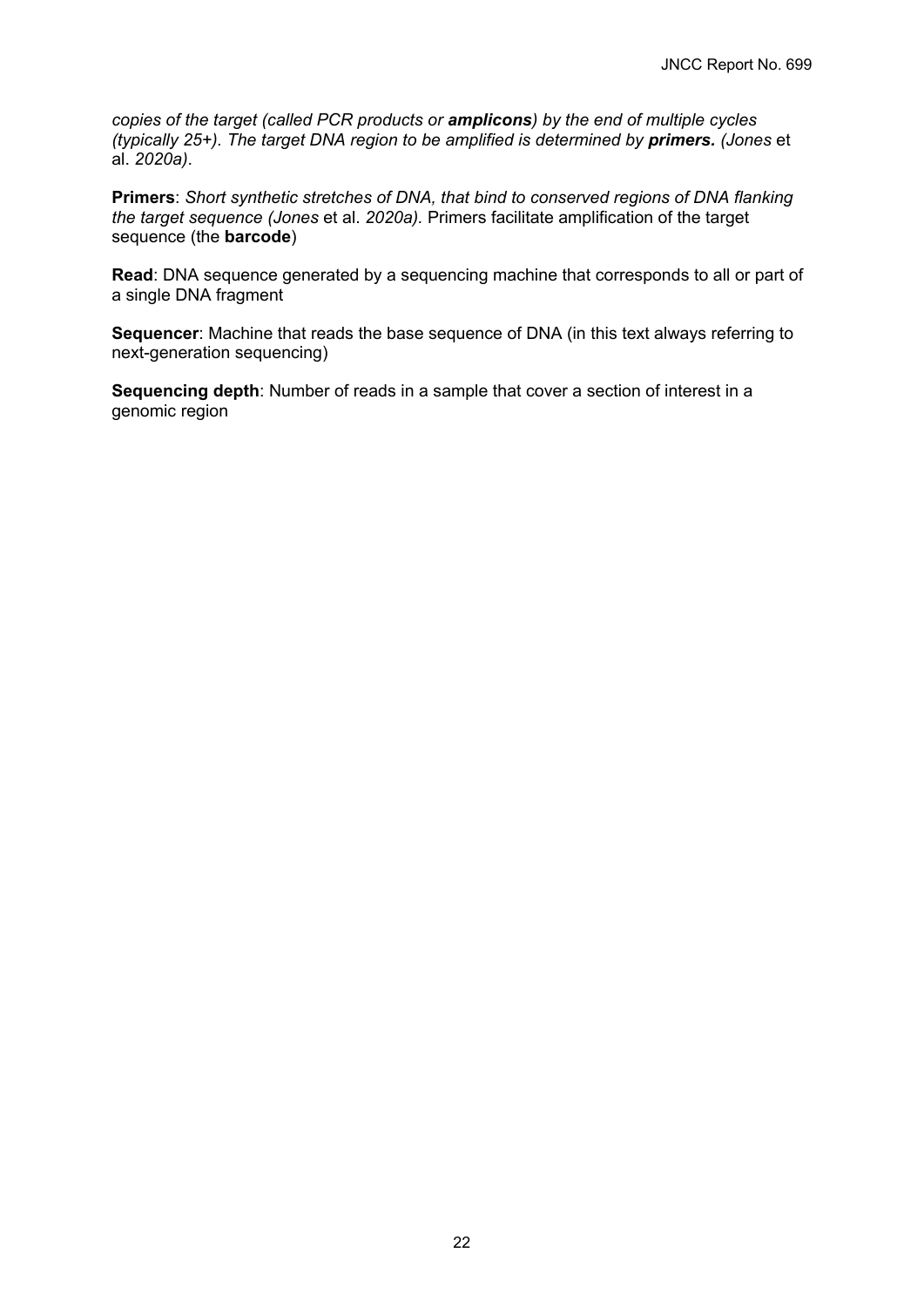## <span id="page-26-0"></span>**References**

Alberdi, A., Aizpurua, O., Gilbert, M.T.P. & Bohmann, K. (2018) Scrutinising key steps for reliable metabarcoding of environmental samples. *Methods in Ecology and Evolution*, **9**, 134-147.

Almeida, A., Mitchell, A.L., Tarkowska, A. & Finn, R.D. (2018) Benchmarking taxonomic assignments based on 16S rRNA gene profiling of the microbiota from commonly sampled environments. *GigaScience*, **7** (5). https://doi.org/10.1093/gigascience/giy054

Amarasinghe, S.L., Su, S., Dong, X., Zappia, L., Ritchie, M.E. & Gouil, Q. (2020) Opportunities and challenges in long-read sequencing data analysis. *Genome Biology*, **21**, 30. https://doi.org/10.1186/s13059-020-1935-5

Barsoum, N., A'Hara, S., Cottrell, J. & Green, S. (2018) Using DNA barcoding and metabarcoding to detect species and improve forest biodiversity monitoring. Forestry Commission Research Note 032

Bohmann, K., Elbrecht, V., Caroe, C., Bista, I., Leese, F., Bunce, M. *et al.* (2021) Strategies for sample labelling and library preparation in DNA metabarcoding studies. *Molecular Ecology Resources*. https://doi.org/10.1111/1755-0998.13512

Bruce, K., Blackman, R.C., Bourlat, S.J., Hellstrom, M., Bakker, J., Bista, I. *et al.* (2021) A practical guide to DNA-based methods for biodiversity assessment. Advanced Books. <https://doi.org/10.3897/ab.e68634>

Champlot, S., Berthelot, C., Pruvost, M., Bennett, E.A., Grange, T. & Geigl, E.-M. (2010) DNA decontamination procedure of PCR reagents for hypersensitive PCR applications. *PLoS ONE*, **5**, e13042.

Collins, R.A., Wangensteen, O.S., O'Gorman, E.J., Mariani, S., Sims, D.W. & Genner, M.J. (2018) Persistence of environmental DNA in marine systems. *Communications Biology*, **1**, 185. https://doi.org/10.1038/s42003-018-0192-6

Collins, R.A., Bakker, J., Wangensteen, O.S., Soto, A.Z., Corrigan, L., Sims, D.W. *et al.* (2019) Non-specific amplification compromises environmental DNA metabarcoding with COI. *Methods in Ecology and Evolution*, **10**, 1985-2001.

Deiner, K., Bik. H.M., Machler, E., Seymour, M., Lacoursiere-Rousel, A. & Altermatt, F. (2017) Environmental DNA metabarcoding: transforming how we survey animal and plant communities. *Molecular Ecology*, **26**, 5872-5895.

Creer, S., Deiner, K., Frey, S. Porazinska, D., Taberlet, P., Thomas, W.K., *et al.* (2016) The ecologist's field guide to sequence-based identification of biodiversity. *Methods in Ecology and Evolution*, **7**, 1008-1018.

Di Muri, C., Lawson Handley, L. Bean, C.W., Li, J., Peirson, G. & Sellers, G.S. (2020) Read counts from environmental DNA (eDNA) metabarcoding reflect fish abundance and biomass in drained ponds. *Metabarcoding and Metagenomics*, **4**, e56959. https://doi.org/10.3897/mbmg.4.56959

Elbrecht, V. & Leese, F. (2015) Can DNA-based ecosystem assessments quantify species abundance? Testing primer bias and biomass-sequence relationships with an innovative metabarcoding protocol. *PLoS One*, **10 (7)**, e0130324. https://doi.org/10.1371/journal.pone.0130324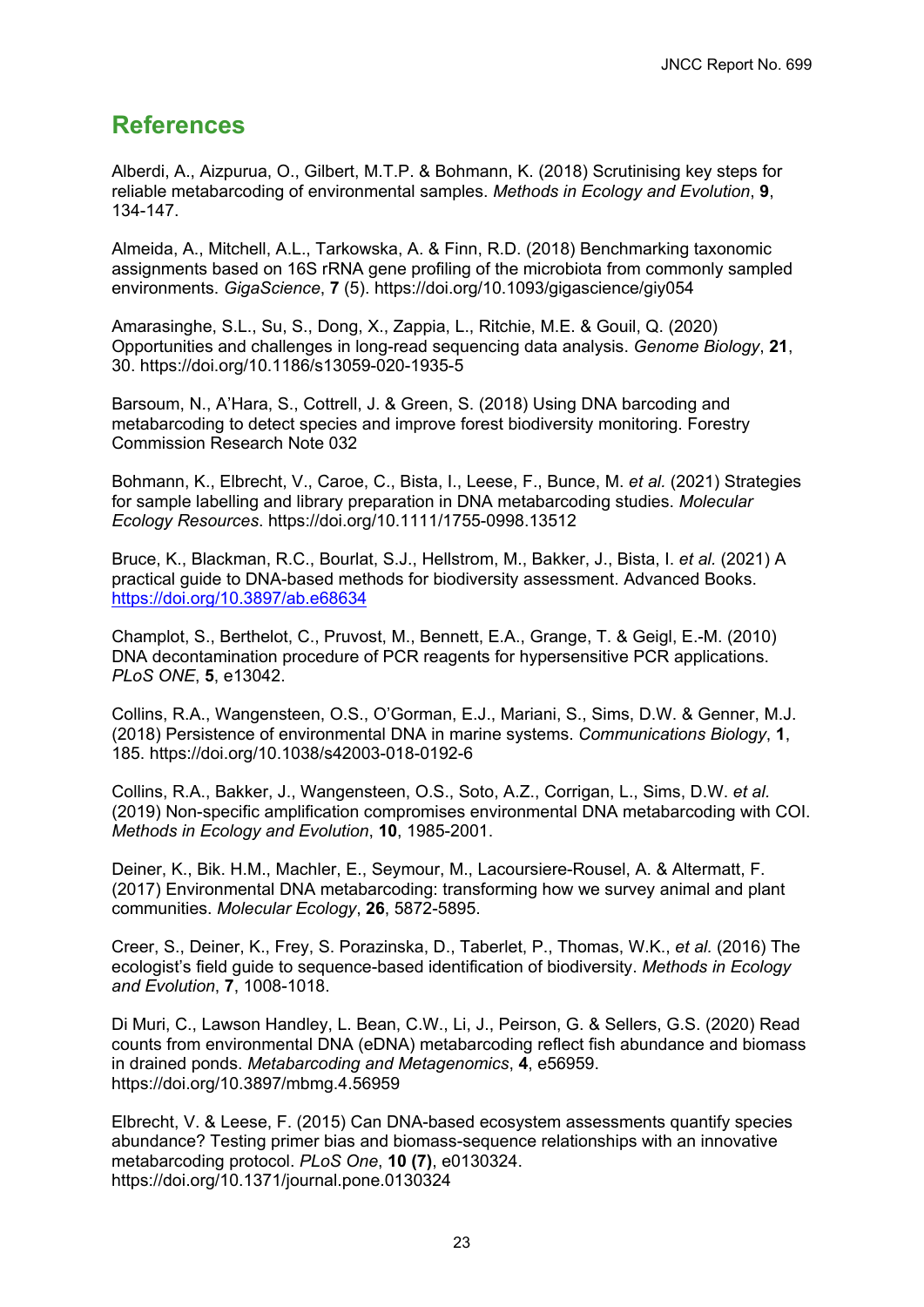Elbrecht, V., Peinert, B. & Leese, F. (2017) Sorting things out: assessing effects of unequal specimen biomass on DNA metabarcoding. *Ecology and Evolution*, **7**, 6918-6926

Elbrecht, V., Bourlat, S.J., Horren, T., Lindner, A., Mordent, A., Noll, N.W., *et al*. (2021) Pooling size sorted Malaise trap fractions to maximise taxon recovery with metabarcoding. *Peer J*, **9**, e12177. https://doi.org/10.7717/peerj.12177

Fonseca, V.G. (2018) Pitfalls in relative abundance estimation using eDNA metabarcoding. *Molecular Ecology Resources*, **18**, 923-926.

Furlan, E.M., Davis, J. & Duncan, R.P. (2020) Identifying error and accurately interpreting environmental DNA metabarcoding results: a case study to detect vertebrates at arid zone waterbodies. *Molecular Ecology Resources*, **20**, 1259-1276.

Gibson, J., Shokralla, S., Porter, T.M., King, I., van Konynenburg, S., Janzen, D.H., *et al*. (2014) Simultaneous assessment of the microbiome and microbiome in a bulk sample of tropical arthropods through DNA metasystematics. *Proceedings of the National Academy of Sciences USA*, **111**, 8007-8012.

Glassman, S.I. & Martiny, J.B.H. (2018) Broadscale ecological patterns are robust to use of Exact Sequence Variants versus Operational Taxonomic Units. *mSphere*, **3** (4). https://doi.org/10.1128/mSphere.00148-18

Goldberg, C.S., Turner, C.R., Deiner, K., Klymus, K.E., Thomsen, P.F. & Murphy, M.A. (2016) Critical considerations for the application of environmental DNA methods to detect aquatic species. *Methods in Ecology and Evolution*, **7**, 1299-1307

Goodwin, S., McPherson, J.D. & McCombie, W.R. (2016) Coming of age: ten years of nextgeneration sequencing technologies. *Nature Reviews Genetics*, **17**, 333-351.

Hänfling, B., Lawson-Handley, L., Lunt, D., Shum, P., Winfield, I. & Read, D. (2017) A review of recent advances in genetic methods to identify improvements in CAMERAS partners monitoring activities (Reference – CR/2015/09).

Harrison, J.B., Sunday, J.M., Rogers, S.M. (2019) Predicting the fate of eDNA in the environment and implications for studying biodiversity. *Proceedings of the Royal Society: Biological Sciences*, **286**, 20191409. http://dx.doi.org/10.1098/rspb.2019.1409

Illumina. (2018) Effects of index misassignment on multiplexing and downstream analysis. Illumina Inc. Pub. No. 770-2017-004-D QB 5746. Available at [https://emea.illumina.com/techniques/sequencing/ngs-library-prep/multiplexing/index](https://emea.illumina.com/techniques/sequencing/ngs-library-prep/multiplexing/index-hopping.html)[hopping.html.](https://emea.illumina.com/techniques/sequencing/ngs-library-prep/multiplexing/index-hopping.html) Retrieved November 2021

Jones, E.P., Adams, I.P., Walshaw, J., Benucci, M., MacArthur, R., Boonham, N. & Bryce S. (2020a) Guidance for end users on DNA methods development and project assessment. JNCC Report No. 669a. JNCC, Peterborough, ISSN 0963-8091.

Jones, E.P., Adams, I.P., Walshaw, J., Benucci, M., MacArthur, R., Boonham, N. & Bryce S. (2020b) End-user Frequently Asked Questions on DNA-based methods for environmental monitoring. JNCC Report No. 669b. JNCC, Peterborough, ISSN 0963-8091.

Kivioja, T., Vaharautio, A., Karlsson, K., Bonke, M., Enge, M., Linnarsson, S., *et al.* (2012) Counting absolute numbers of molecules using unique molecular identifiers. *Nature Methods*, **9**, 72-74.